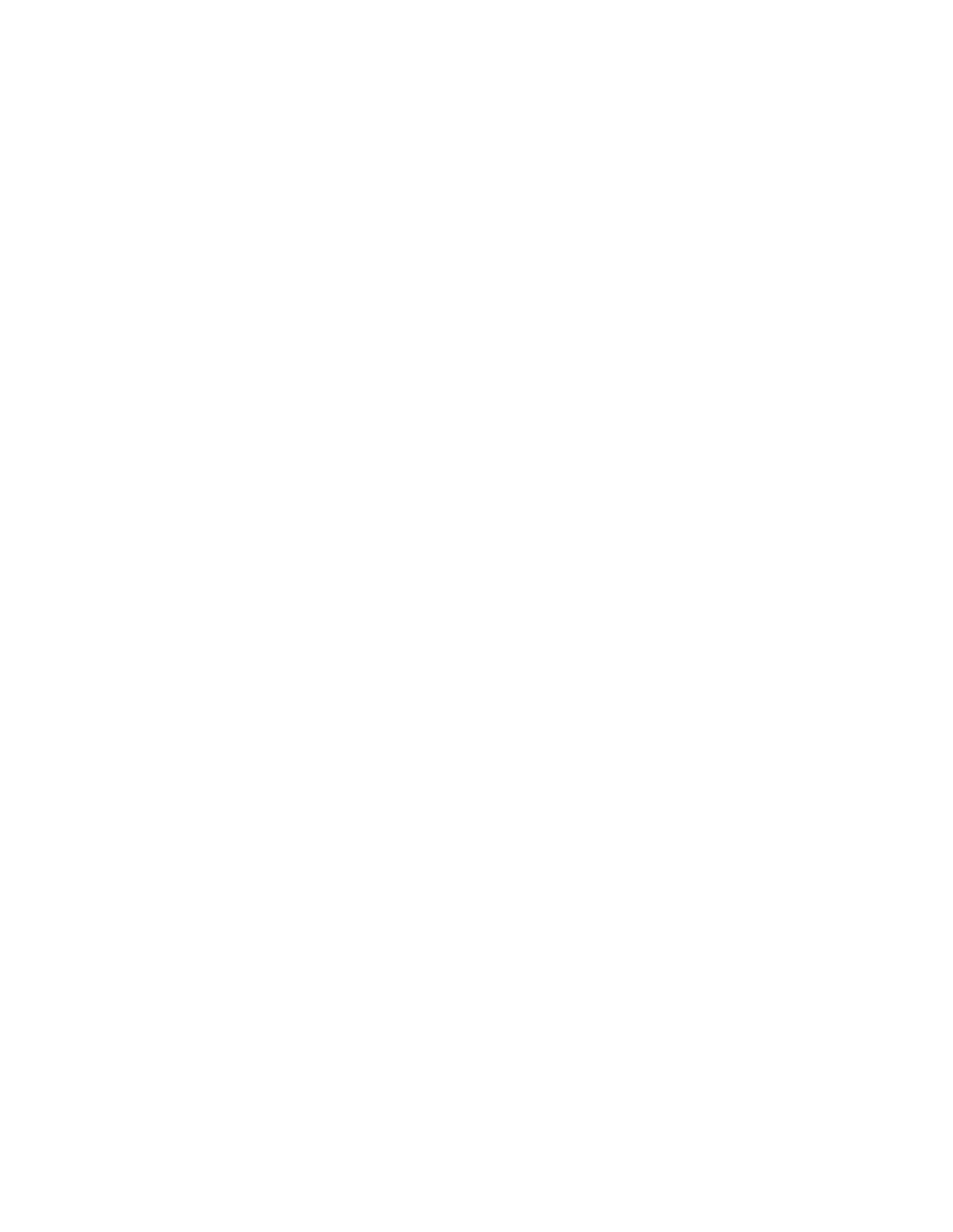## **TABLE OF CONTENTS**

| I.   |              |                                                                          |  |  |  |
|------|--------------|--------------------------------------------------------------------------|--|--|--|
| Ш.   |              |                                                                          |  |  |  |
| III. |              |                                                                          |  |  |  |
|      |              |                                                                          |  |  |  |
|      |              |                                                                          |  |  |  |
| Ι.   |              |                                                                          |  |  |  |
|      | a)           |                                                                          |  |  |  |
|      | b)           |                                                                          |  |  |  |
|      | $\mathbf{C}$ | Percentage of Examination Questions by Category of Cognitive Ability  11 |  |  |  |
|      | d)           |                                                                          |  |  |  |
| II.  |              |                                                                          |  |  |  |
|      | a)           |                                                                          |  |  |  |
|      | b)           |                                                                          |  |  |  |
|      | $\mathbf{C}$ |                                                                          |  |  |  |
|      |              |                                                                          |  |  |  |
|      |              | 21                                                                       |  |  |  |
|      |              |                                                                          |  |  |  |
|      |              |                                                                          |  |  |  |
|      |              |                                                                          |  |  |  |
|      |              |                                                                          |  |  |  |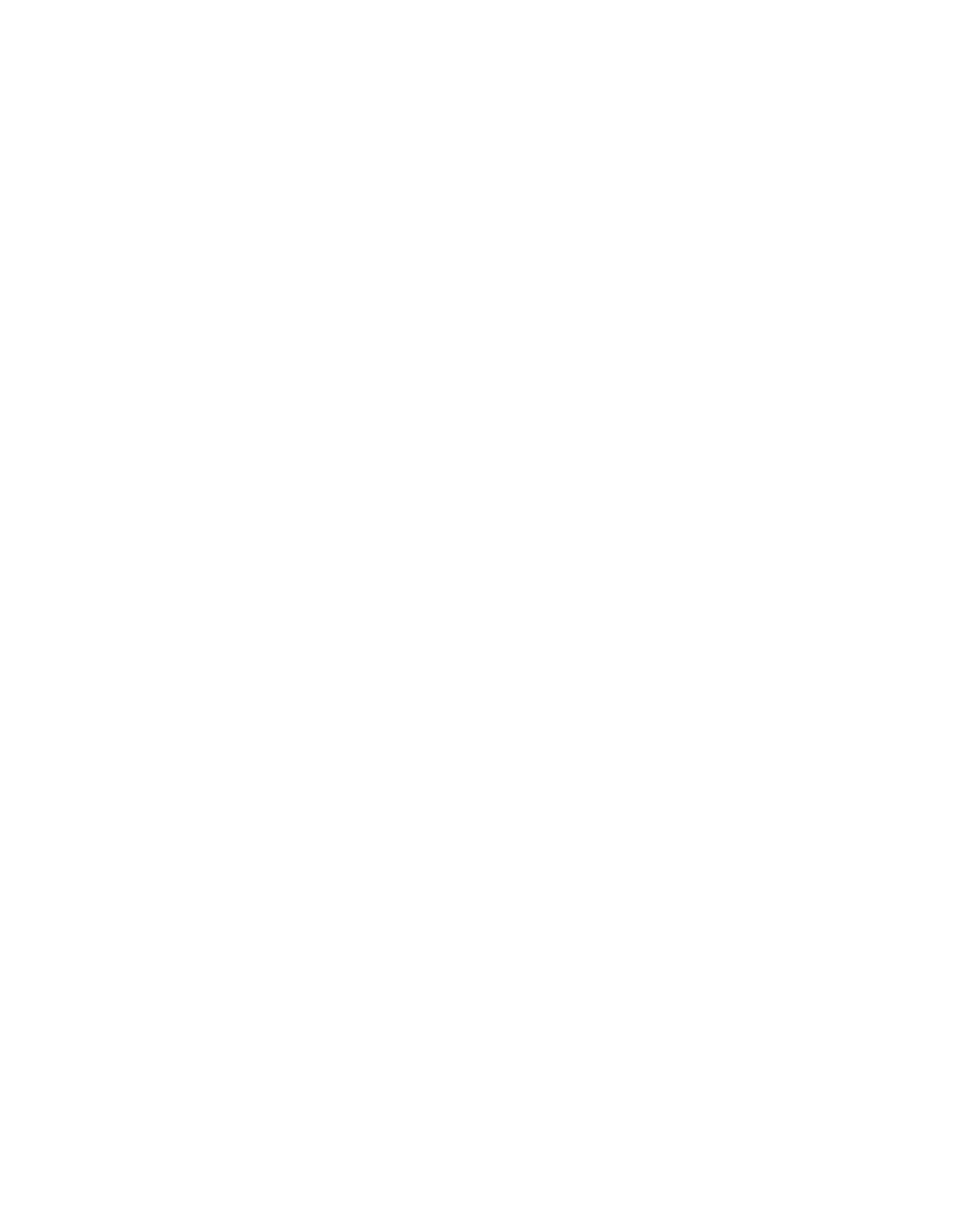# <span id="page-4-0"></span>**PREFACE**

The Canadian Alliance of Regulatory Bodies for Traditional Chinese Medicine Practitioners and Acupuncturists (CARB-TCMPA) is the national organization of provincial and territorial regulatory bodies that govern and monitor the practice of Traditional Chinese Medicine (TCM) Practitioners,<sup>[1](#page-4-1)</sup> TCM Acupuncturists and/or TCM Herbalists.

The Pan-Canadian Clinical Case-study Examinations described in this *Blueprint* document are criterion-referenced assessments based on the occupational competencies that entry-level TCM Practitioners, TCM Acupuncturists and/or TCM Herbalists must have to practise safely, effectively and ethically. These occupational competencies are outlined in the *Entry-Level Occupational Competencies for the Practice of Traditional Chinese Medicine in Canada. These* competencies are grouped into nine (9) practice areas: (1) Interpersonal Skills; (2) Professionalism; (3) Practice Management; (4) Traditional Chinese Medicine Foundations; (5) Fundamentals of Biomedicine; (6) Diagnostics and Treatment; (7) Acupuncture Techniques; (8) Herbal Dispensary Management; and (9) Safety. A full list of these occupational competencies by the nine practice areas is provided in Appendix B.

This *Blueprint* document has two major components: (1) the content domain (practice areas) to be measured and (2) explicit guidelines on how this content is to be measured. The content domain consists of the measurable competencies expected of entry-level TCM Practitioners, TCM Acupuncturists and/or TCM Herbalists. The specific guidelines are expressed in terms of structural and contextual variables. The *Blueprint* also includes a list of suggested references for these national examinations.

CARB-TCMPA thanks all who contributed to the creation of this *Blueprint* document. In particular, CARB-TCMPA gratefully acknowledges the Government of Canada's Foreign Credential Recognition Program for funding this project. Additional appreciation is extended to the regulatory authorities and the members of the Blueprint Development Committee who collaborated with Assessment Strategies Inc. to produce this document (see Appendix A).

 $\overline{a}$ 

<span id="page-4-1"></span> $1$  Traditional Chinese Medicine (TCM) Practitioner is a restricted title that comprises the dual usage of acupuncture and herbology in the scope of practice.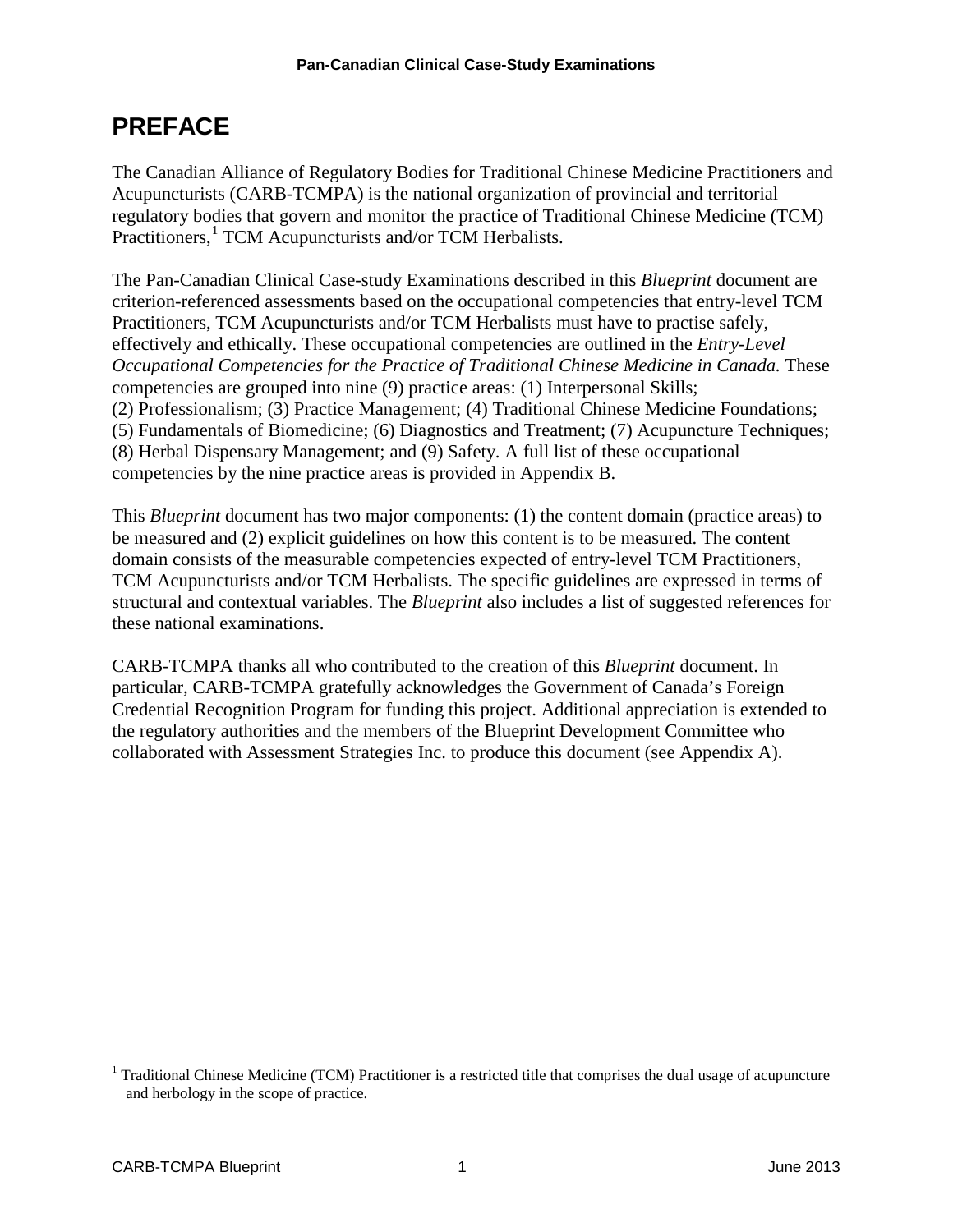# <span id="page-5-0"></span>**INTRODUCTION**

## <span id="page-5-1"></span>**Contextual Background**

The Canadian Alliance of Regulatory Bodies for Traditional Chinese Medicine Practitioners and Acupuncturists (CARB-TCMPA) is the national organization of provincial and territorial regulatory bodies that govern and monitor the practice of Traditional Chinese Medicine and Acupuncture. The current members of the CARB-TCMPA comprise of the following:

- College of Traditional Chinese Medicine Practitioners and Acupuncturists of British Columbia (CTCMA-BC);
- College and Association of Acupuncturists of Alberta (CAAA);
- Ordre des Acupuncteurs du Québec (OAQ);
- Transitional Council of the College of Traditional Chinese Medicine Practitioners and Acupuncturists of Ontario (TC-CTCMPAO); and
- College of Traditional Chinese Medicine Practitioners and Acupuncturists of Newfoundland and Labrador (CTCMPANL).

Each of these regulatory bodies is established by provincial/territorial law with a mandate to protect the public's right to safe, competent and ethical services offered by registered Doctors of Traditional Chinese Medicine (Dr. TCM), TCM Practitioners, TCM Acupuncturists and/or TCM Herbalists who are members of the regulatory bodies.

The objectives of CARB-TCMPA are:

- To serve as the collective voice of the provincial and territorial regulatory bodies of TCM Practitioners, TCM Acupuncturists and/or TCM Herbalists;
- To work collaboratively on common issues that impact on the regulation, safe and quality practices, education and training of TCM Practitioners, TCM Acupuncturists and/or TCM Herbalists;
- To develop, implement and maintain programs of national interest;
- To develop mechanisms and programs to facilitate mobility of TCM Practitioners, TCM Acupuncturists and/or TCM Herbalists in Canada; and
- To work with national and international agencies, where appropriate.

Since 2008, members of CARB-TCMPA have been working collaboratively on establishing common standards for the registration of qualified TCM Practitioners, TCM Acupuncturists and/or TCM Herbalists. In May 2010, it completed the *Entry-Level Competencies for the Practice of Traditional Chinese Medicine in Canada* (Appendix B) and in July 2010, the *Pan-Canadian Standards for Traditional Chinese Medicine Practitioners and Acupuncturists: User Guide*. The framework and process used to develop these occupational competencies are outlined in the **Developing Occupational Competencies** section.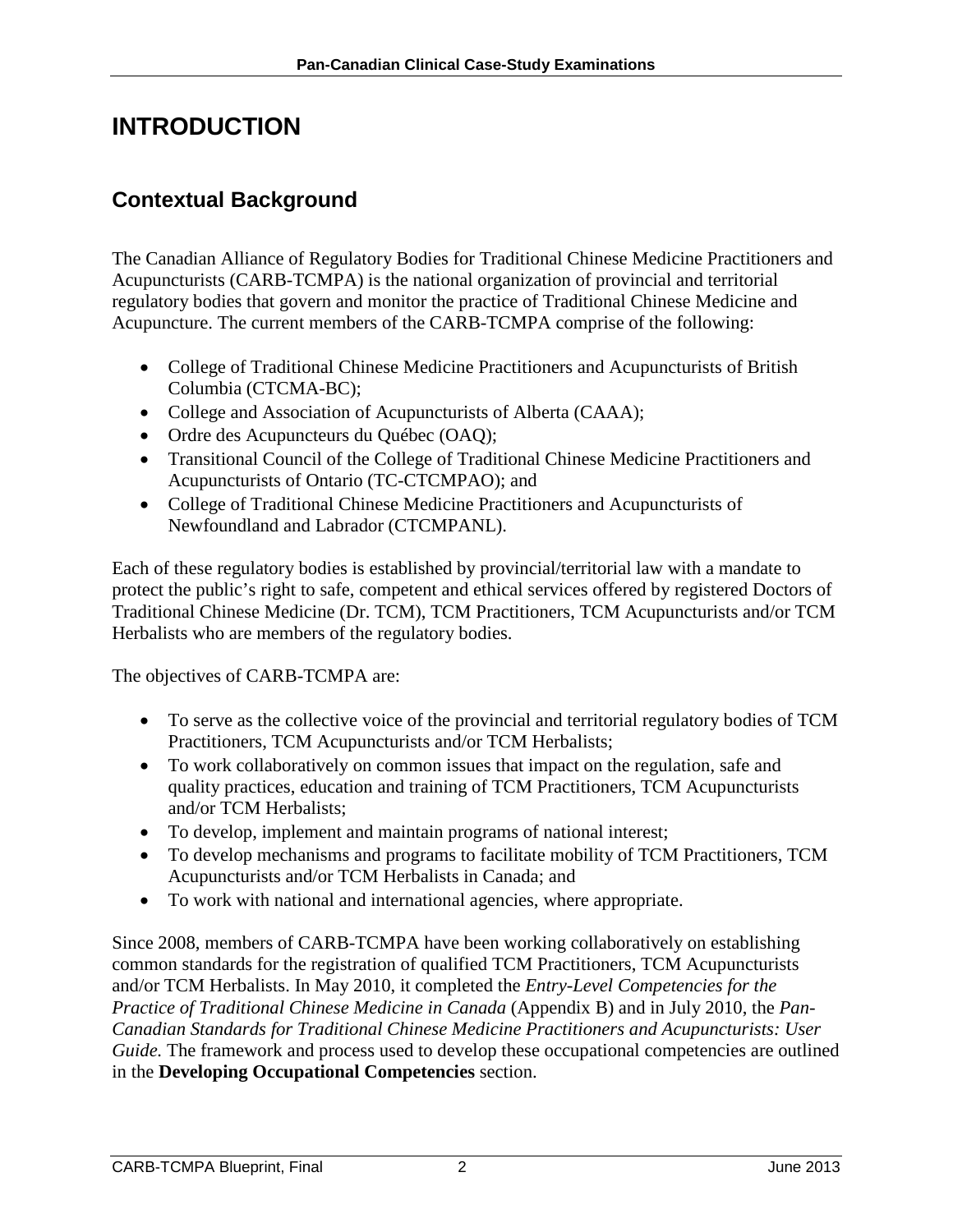CARB-TCMPA, in consultation with its examinations provider, Assessment Strategies Inc., presents this *Blueprint* document with the purpose and intent of facilitating the development of reliable and valid examinations to assess fairly, in a consistent and transparent manner, the candidates applying for registration to practise as TCM Practitioners, TCM Acupuncturists and/or TCM Herbalists in Canada.

The Pan-Canadian Clinical Case-study Examinations to be developed will use the same standards and processes to ensure safe, effective and ethical practice to evaluate both internationally-trained candidates and Canadian-trained candidates. **These national examinations are also meant to ensure quality standards and facilitate labour mobility across provinces.**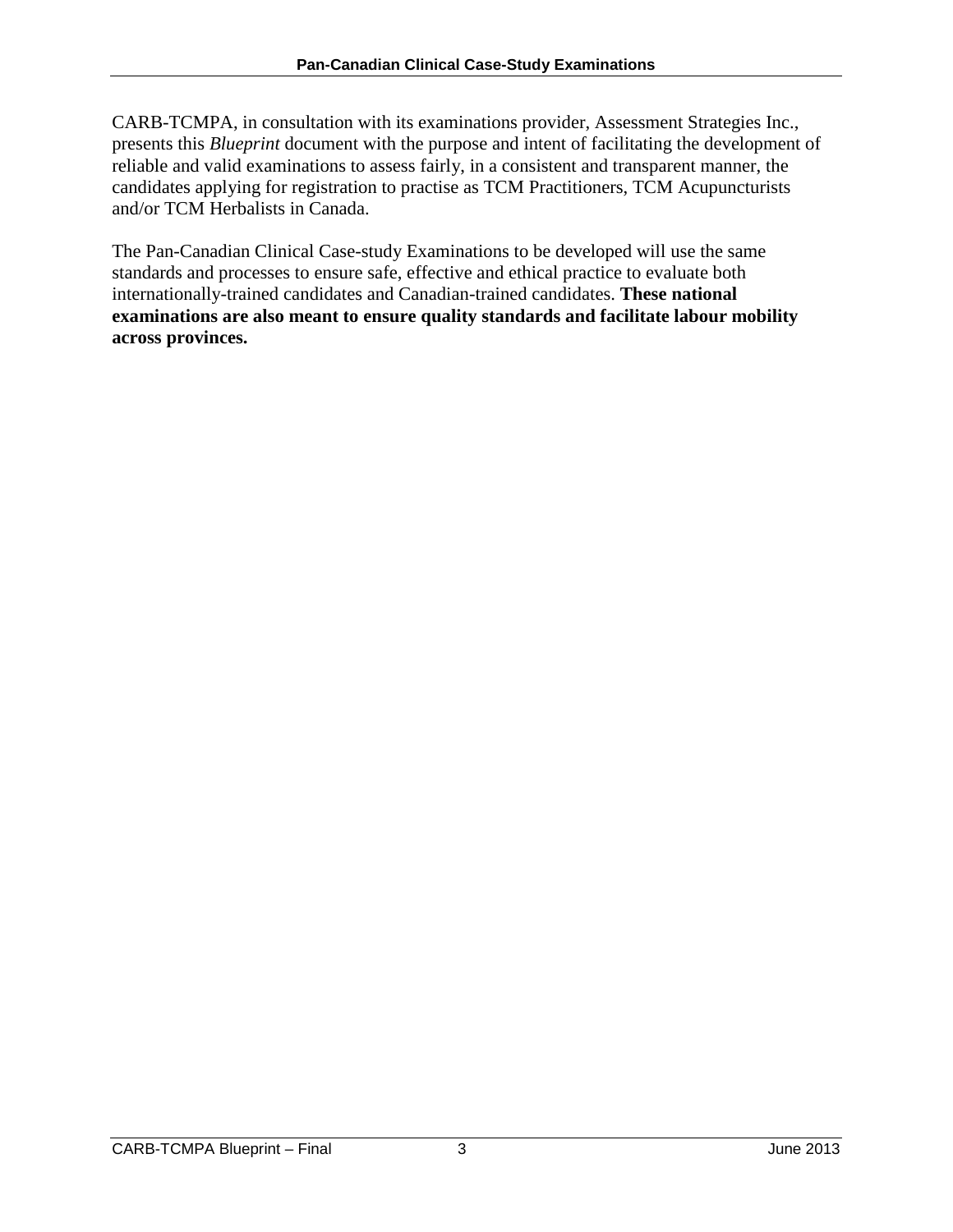# <span id="page-7-0"></span>**DEVELOPING OCCUPATIONAL COMPETENCIES**

## <span id="page-7-1"></span>**I. The Framework/Approach**

There are several common approaches for the development of competency frameworks based on tasks, functional analysis or descriptions of roles (Raymond and Neustel, 2006). Each has its place in describing competence. What is most important in any competency framework is the completeness and accuracy of the description it provides.

The *Entry-Level Occupational Competencies for the Practice of Traditional Chinese Medicine in Canada* (Appendix B) is based on a functional analysis methodology. The functional analysis approach is an integrated method to competency development whereby competence is inferred from performance and the context sensitivity of diverse practice is recognized. The description of the area of competency is required to be relevant to the patient and clinical context and should move from a general to more specific delineation of the expected performance of a competent professional. Figure 1 presents how the varying levels of the framework are interrelated and described.





## <span id="page-7-2"></span>**II. The Process**

The development process involved the identification of defined competencies by an interprovincial committee of experienced TCM Practitioners, Acupuncturists and educators. The committee utilized source documents from various countries describing TCM and acupuncture education and practice, as well as the expertise of its members. This was followed by surveys of practitioners in British Columbia, Alberta, Ontario, Quebec and Newfoundland & Labrador, to determine the extent to which the proposed competencies were deemed by practitioners to be important, frequently-used and appropriate as entry-level requirements.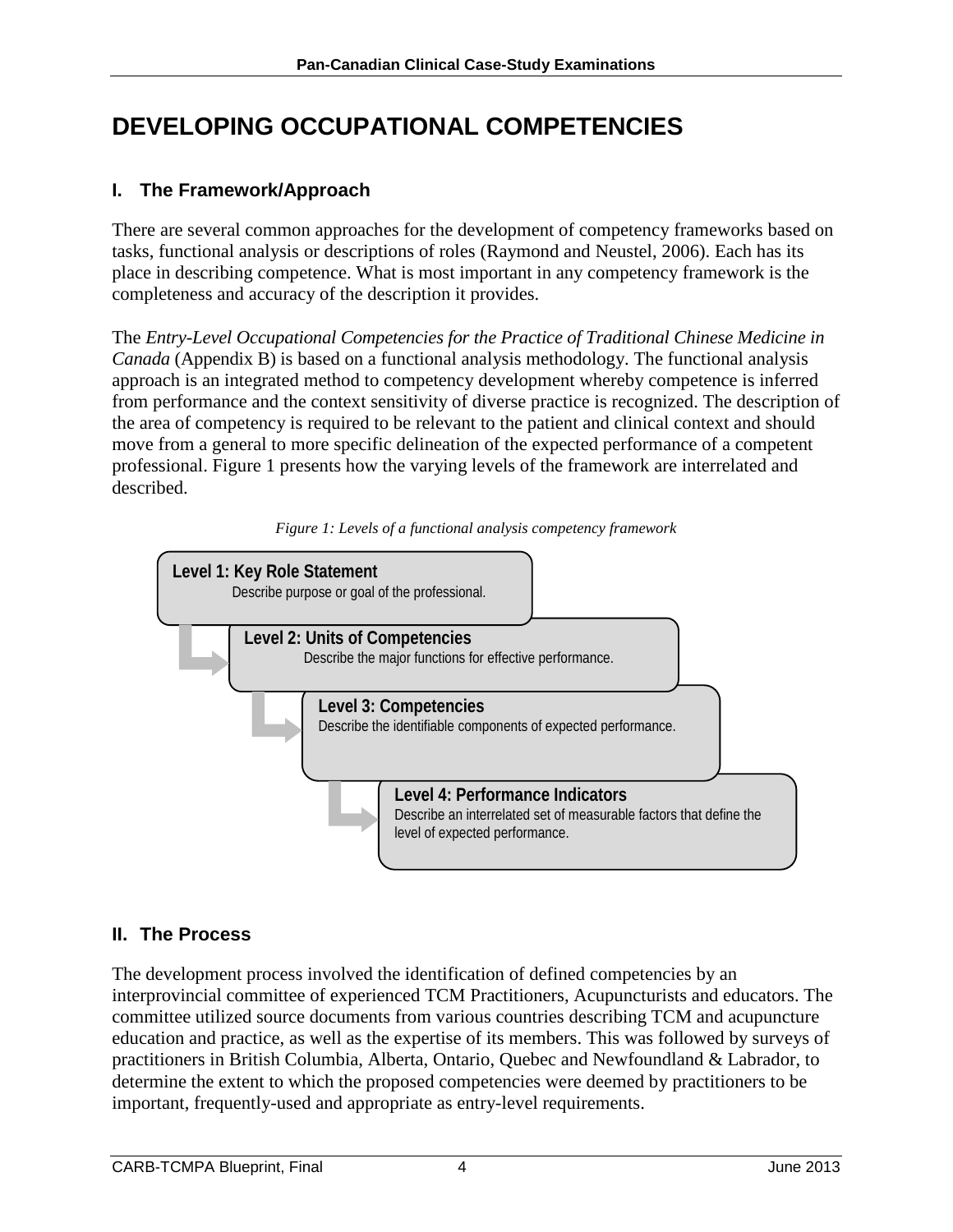The occupational competencies, provided in Appendix B, have been approved by the regulatory authority in each jurisdiction. They are intended to identify the knowledge, skills and abilities in which entry-level TCM Practitioners, TCM Acupuncturists and/or TCM Herbalists should be able to coordinate and apply, in order to provide safe, effective and ethical practice.

## <span id="page-8-0"></span>**III. Situating Occupational Competencies Assessed**

Figure 2 situates the competencies that form the basis of the Pan-Canadian Clinical Case-study Examinations within the full complement of competencies for traditional Chinese medicine, acupuncture and/or herbology practice. The outer circle represents the competencies that are expected of TCM Practitioners, TCM Acupuncturists and/or TCM Herbalists in general and may include competencies to be demonstrated by fully experienced professionals in the practice. The middle circle represents the competencies that the TCM Practitioners, TCM Acupuncturists and/or TCM Herbalists at the entry-level are required to possess by regulatory authorities in order to practise safely, effectively and ethically. The inner circle represents the competencies assessed by the Pan-Canadian Clinical Case-study Examinations. Thus, the Pan-Canadian Clinical Case-study Examinations, described in this *Blueprint* document, focus on competencies that are measurable on written examinations using clinical case-study format as described in the **Technical Specifications** section.



*Figure 2: Competencies assessed by the Pan-Canadian Clinical Case-study Examinations*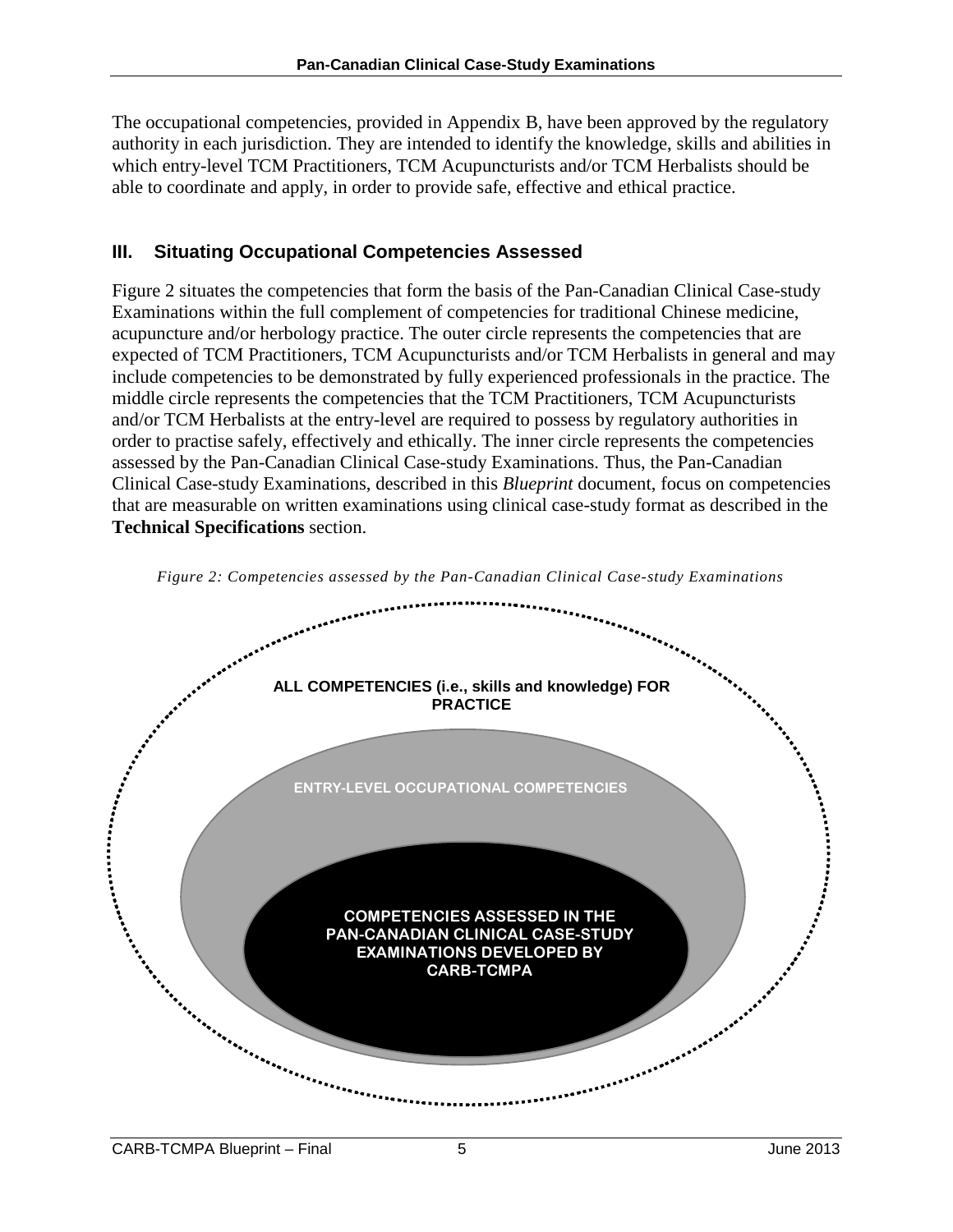# <span id="page-9-0"></span>**ASSUMPTIONS**

The following are the assumptions on which the Pan-Canadian Clinical Case-study Examinations are based and have been derived from the *Entry-Level Occupational Competencies for the Practice of Traditional Chinese Medicine in Canada* and other sources as provided in the bibliography.

- 1. Traditional Chinese Medicine (TCM) is a comprehensive body of knowledge that applies TCM theories to diagnose, treat and prevent illness using a variety of TCM methods/modalities.
- 2. The entry-level occupational competencies build and expand upon the developments required by traditional use, scientific advancements and social and legislative influence.
- 3. The entry-level occupational competencies are the foundation for all TCM professional practice and apply across diverse practice settings and patient populations.
- 4. TCM Practitioners, TCM Acupuncturists and/or TCM Herbalists provide health-care services relating to health promotion and maintenance, illness, injury, prevention, rehabilitative care, curative and supportive care, and palliative and end-of-life care.
- 5. TCM Practitioners, TCM Acupuncturists and/or TCM Herbalists may work in consultation/collaboration with other health-care providers to provide safe, high-quality patient-centred health-care services.
- 6. The competencies examined in the Pan-Canadian Clinical Case-study Examinations are directed toward the professional practice of entry-level TCM Practitioners, TCM Acupuncturists and/or TCM Herbalists in Canada.
- 7. Entry-level TCM Practitioners, TCM Acupuncturists and/or TCM Herbalists will practise in a manner consistent with their provincial/territorial regulatory body's professional practice standards, codes of ethics and scope of practice. They will also practice in compliance with applicable provincial/territorial and federal law and legislation.
- 8. The Pan-Canadian Clinical Case-study Examinations described in this *Blueprint* are not constrained by jurisdictional variations in scope of practice.
- 9. The implementation of the registration examinations will be determined by the individual provincial regulatory bodies. Successful completion of the Pan-Canadian Clinical Casestudy Examinations does not constitute an automatic registration to practise.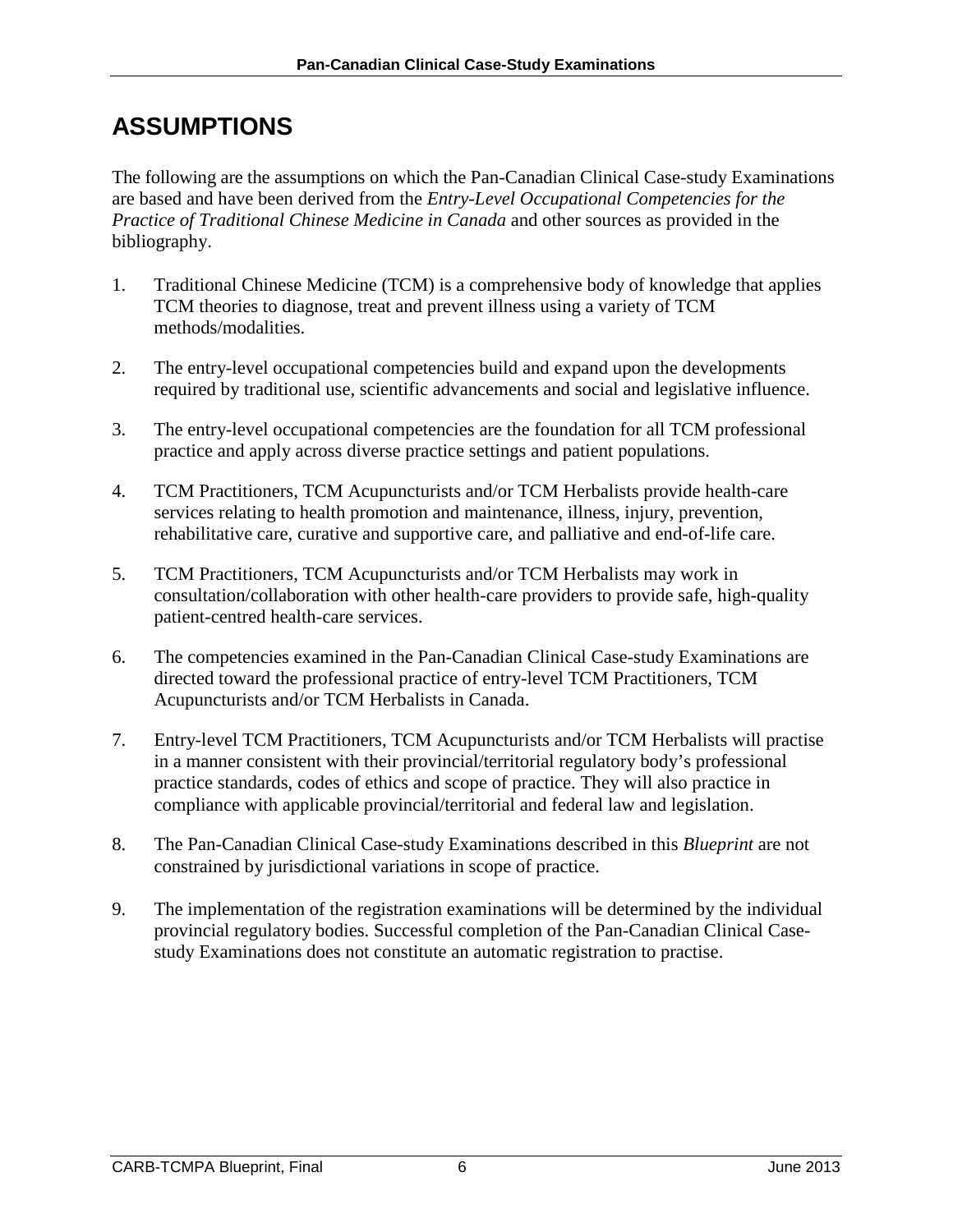# <span id="page-10-0"></span>**TECHNICAL SPECIFICATIONS**

## <span id="page-10-1"></span>**I. Structural Variables**

**Structural variables** include characteristics of the examination that determine its general design and appearance: weighting (percentage) of the occupational competencies by practice areas; format, question presentation and length of the exam; and taxonomy levels of cognitive ability upon which the exam cases focus. These specifications describe the important features of the national examinations described in this document and provide essential guidelines for how the occupational competencies will be measured using clinical case-study situations requiring openended candidate responses.

## <span id="page-10-2"></span>**a) Percentage of Examination Questions by Practice Areas**

The following tables provide the weighting (percentage) of occupational competencies by the nine (9) practice areas:

- 1) Interpersonal Skills
- 2) Professionalism
- 3) Practice Management
- 4) Traditional Chinese Medicine Foundations
- 5) Fundamentals of Biomedicine
- 6) Diagnostics and Treatment
- 7) Acupuncture Techniques
- 8) Herbal Dispensary Management
- 9) Safety

The numbering and sequencing of the occupational competencies provided in the second column correspond to the *Entry-Level Occupational Competencies for the Practice of Traditional Chinese Medicine in Canada* (Appendix B). It should be recognized that the competency statements vary in scope, with some representing global activities and others more discrete and specific to TCM actions. Examination questions will be developed based on these competency statements and be weighted in the examinations according to the following tables provided on the next pages.

- Table 1a: Weighting of Occupational Competencies by Practice Areas for the Pan-Canadian Clinical Case-study Examination for TCM Practitioners
- Table 1b: Weighting of Occupational Competencies by Practice Areas for the Pan-Canadian Clinical Case-study Examination for TCM Acupuncturists
- Table 1c: Weighting of Occupational Competencies by Practice Areas for the Pan-Canadian Clinical Case-study Examination for TCM Herbalists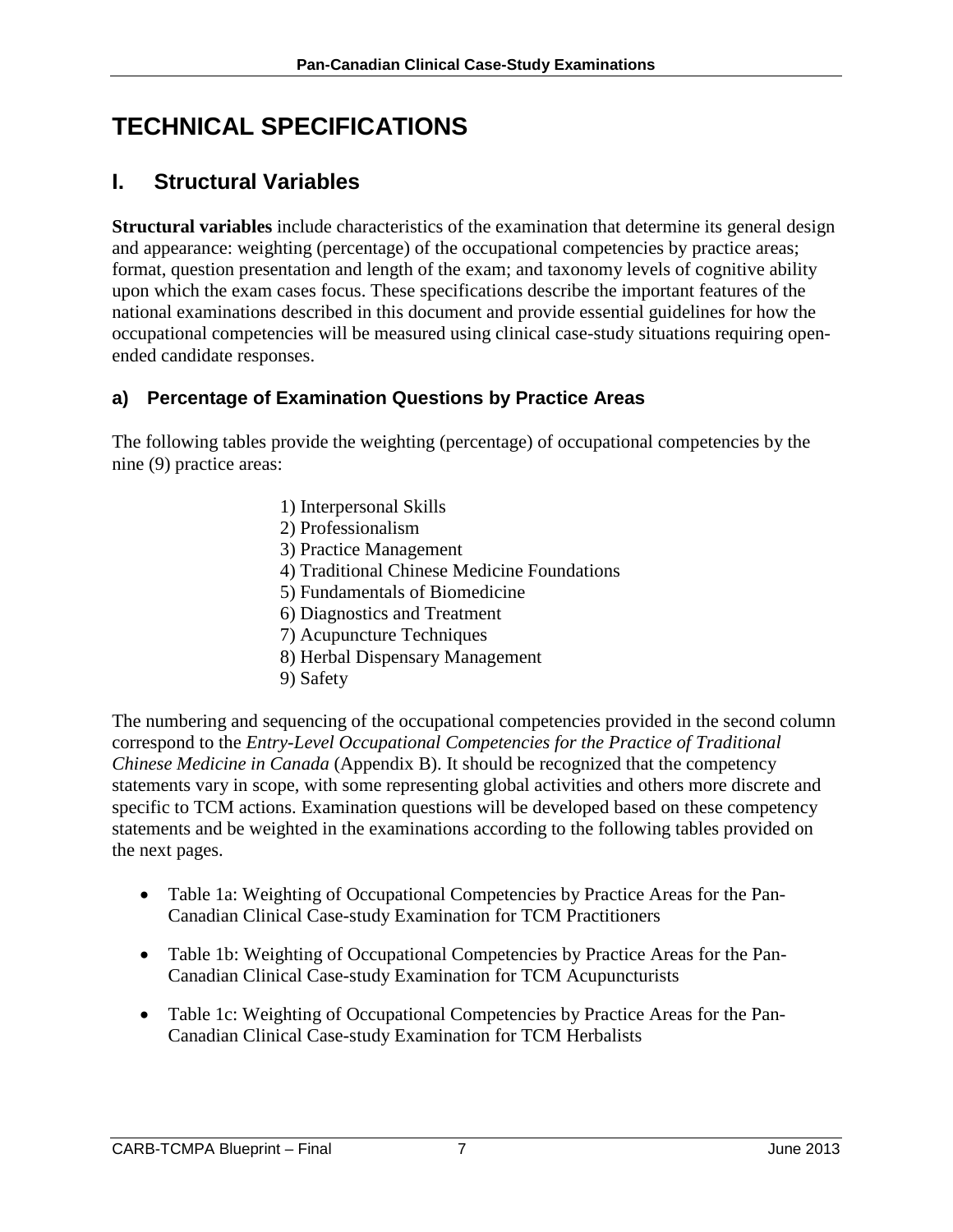|    | <b>The Practice Areas</b>                             | <b>Numbering and Sequence of</b><br><b>Occupational Competencies</b> | Percentage |
|----|-------------------------------------------------------|----------------------------------------------------------------------|------------|
| 1. | Interpersonal Skills                                  | 1.1, 1.2, 1.3                                                        | $2 - 4%$   |
|    | 2. Professionalism                                    | 2.1, 2.2, 2.3, 2.4                                                   | $2 - 4%$   |
| 3. | <b>Practice Management</b>                            | 3.1, 3.2                                                             | $2 - 4%$   |
|    | 4. Traditional Chinese Medicine<br><b>Foundations</b> | 4.1, 4.2, 4.3, 4.4, 4.5                                              | $25 - 30%$ |
|    | 5. Fundamentals of Biomedicine                        | 5.1, 5.2, 5.3                                                        | $7 - 10%$  |
| 6. | Diagnostics and Treatment                             | 6.1, 6.2, 6.3, 6.4, 6.5, 6.6, 6.7, 6.8                               | $27 - 32%$ |
| 7. | Acupuncture Techniques                                | 7.1, 7.2, 7.3, 7.4, 7.5                                              | $3 - 6%$   |
| 8. | Herbal Dispensary Management                          | 8.1, 8.2                                                             | $7 - 10%$  |
| 9. | Safety                                                | 9.1, 9.2, 9.3, 9.4                                                   | 7 - 10%    |

#### **Table 1a: Weighting of Occupational Competencies by Practice Areas for the Pan-Canadian Clinical Case-study Examination for TCM Practitioners**

#### **Table 1b: Weighting of Occupational Competencies by Practice Areas for the Pan-Canadian Clinical Case-study Examination for TCM Acupuncturists**

|             | <b>The Practice Areas</b>                                 | <b>Competency Codes</b>                | Percentage |
|-------------|-----------------------------------------------------------|----------------------------------------|------------|
| $1_{\cdot}$ | <b>Interpersonal Skills</b>                               | 1.1, 1.2, 1.3                          | $3 - 5%$   |
|             | 2. Professionalism                                        | 2.1, 2.2, 2.3, 2.4a,b, c, e            | $3 - 5%$   |
| 3.          | <b>Practice Management</b>                                | 3.1, 3.2                               | $3 - 5%$   |
| $4_{-}$     | Traditional Chinese Medicine<br>Foundations (Acupuncture) | 4.1, 4.2                               | $23 - 28%$ |
|             | 5. Fundamentals of Biomedicine                            | 5.1, 5.2, 5.3                          | $10 - 12%$ |
| 6.          | Diagnostics and Treatment                                 | $6.1, 6.2, 6.3, 6.4a-e, 6.5, 6.7, 6.8$ | $32 - 35%$ |
| 7.          | <b>Acupuncture Techniques</b>                             | 7.1, 7.2, 7.3, 7.4, 7.5                | $5 - 7%$   |
| 8.          | Herbal Dispensary Management                              | Not Applicable                         | N/A        |
| 9.          | Safety                                                    | $9.1a, 9.2, 9.3b-f, 9.4$               | $8 - 10%$  |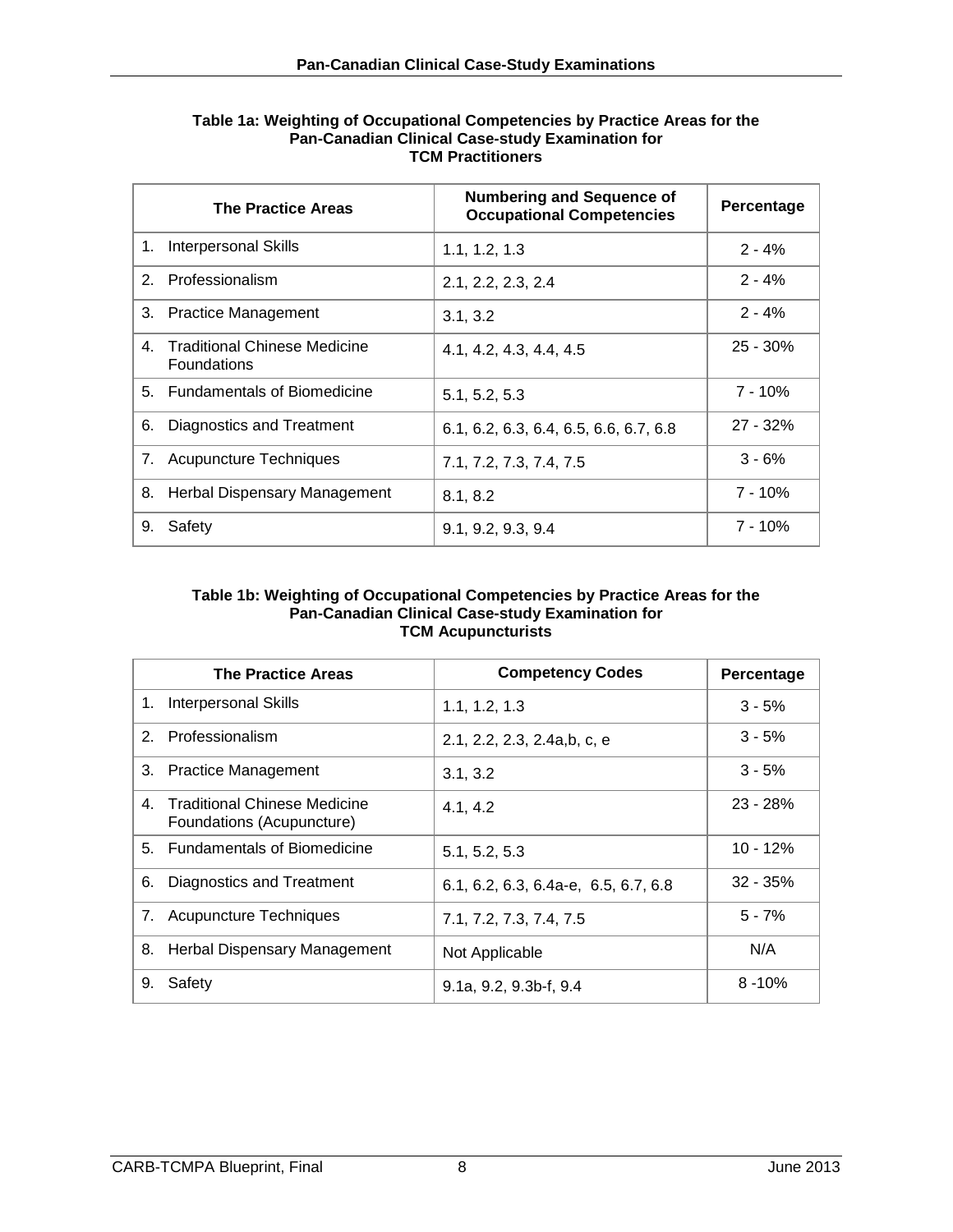|                | <b>The Practice Areas</b>                               | <b>Competency Codes</b>                        | Percentage |
|----------------|---------------------------------------------------------|------------------------------------------------|------------|
| 1.             | <b>Interpersonal Skills</b>                             | 1.1, 1.2, 1.3                                  | $3 - 5%$   |
| 2 <sub>1</sub> | Professionalism                                         | 2.1, 2.2, 2.3, 2.4a, b, d, e                   | $3 - 5%$   |
| 3.             | <b>Practice Management</b>                              | 3.1, 3.2                                       | $3 - 5%$   |
| $4_{-}$        | Traditional Chinese Medicine<br>Foundations (Herbology) | 4.1, 4.3, 4.4, 4.5                             | $23 - 25%$ |
| 5.             | <b>Fundamentals of Biomedicine</b>                      | 5.1, 5.2, 5.3                                  | $10 - 12%$ |
| 6.             | Diagnostics and Treatment                               | $6.1, 6.2, 6.3, 6.4a-c, 6.4f-g, 6.6, 6.7, 6.8$ | $32 - 35%$ |
| 7.             | Acupuncture Techniques                                  | Not Applicable                                 | N/A        |
| 8.             | Herbal Dispensary Management                            | 8.1, 8.2                                       | 10 - 12%   |
| 9.             | Safety                                                  | 9.1b, 9.2, 9.3a-c, 9.4                         | $5 - 7%$   |

#### **Table 1c: Weighting of Occupational Competencies by Practice Areas for the Pan-Canadian Clinical Case-study Examination for TCM Herbalists**

## <span id="page-12-0"></span>**b) Examination Length, Format and Presentation**

*Length of examinations*: As with the Pan-Canadian Written Examinations, there will be three Clinical Case-study Examination papers.

- **The Pan-Canadian Clinical Case-study Examination for TCM Practitioners**. The cases will assess foundations, diagnosis - TCM illness and syndrome differentiation, four inspections, etiology and pathogenesis, treatment principles, acupuncture treatment, herbal therapy and biomedical diagnosis and treatment considerations. [3 Hours]
- **The Pan-Canadian Clinical Case-study Examination for TCM Acupuncturists**. The cases will assess foundations, diagnosis -TCM illness and syndrome differentiation, four inspections, etiology and pathogenesis, treatment principles, acupuncture treatment, and biomedical diagnosis and treatment considerations. [2 Hours]
- **The Pan-Canadian Clinical Case-study Examination for TCM Herbalists**. The cases will assess foundations, diagnosis -TCM illness and syndrome differentiation, four inspections, etiology and pathogenesis, treatment principles, herbal therapy, and biomedical diagnosis, and treatment considerations and behavioral situations. [2 Hours]

*Format*: The Pan-Canadian Clinical Case-study Examinations will consist of 6 to 8 clinical case-study situations requiring open-ended candidate responses. For each case, the following presenting conditions may be provided:

- General patient information such as age, gender, occupation and marital status
- Main/Chief complaint (example, ability to quote clients own words)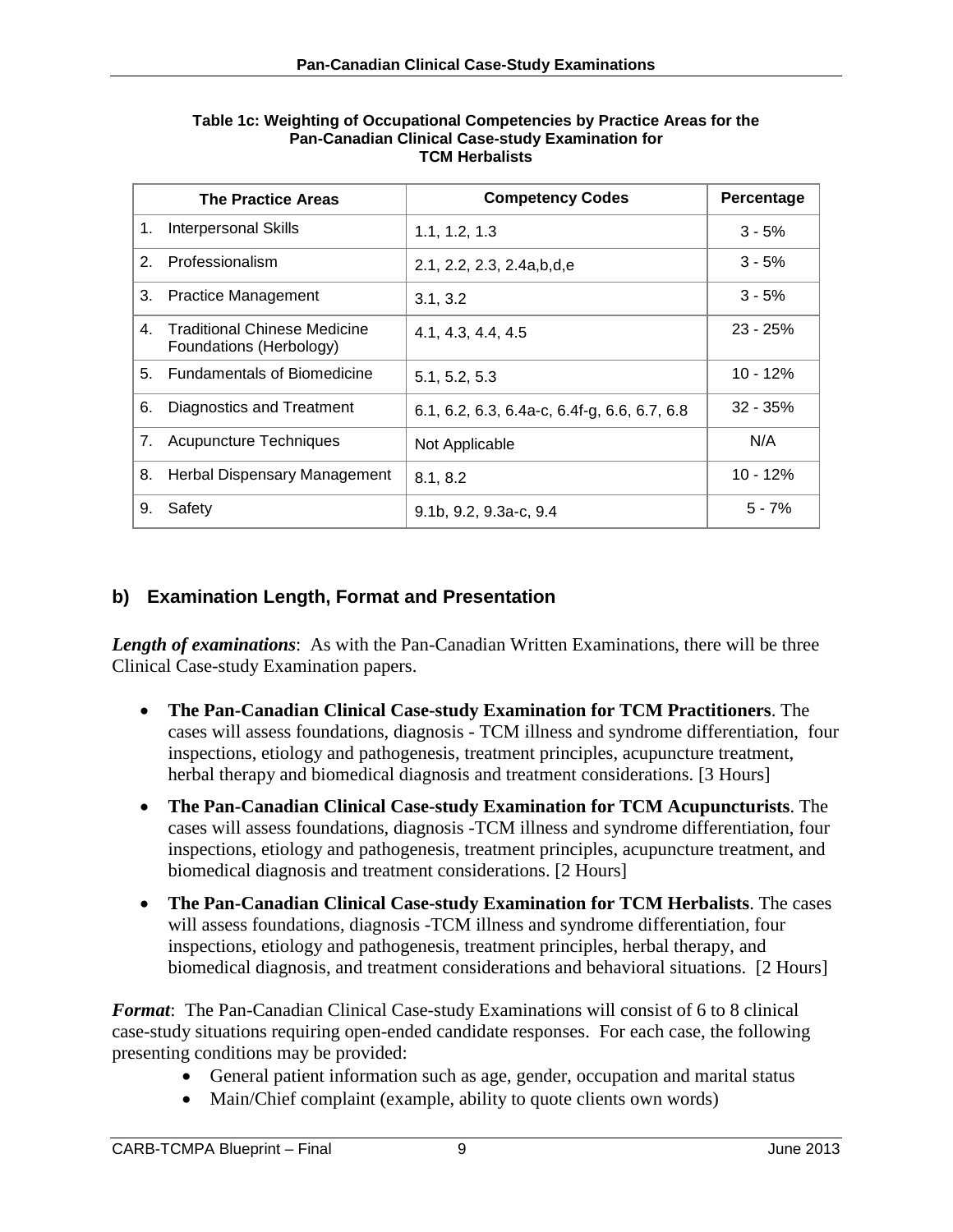- Patient medical history including previous illness, history of present illness, medications, supplements and allergies, surgical procedures, etc.
- Past medical history including medications, supplements and allergies
- Family medical history related to the current conditions
- Personal history such as lifestyle, diet, exercise, environmental factors
- Symptoms described by patient
- Information collected by practitioner to assess the patient

Each of the clinical case-study situations requiring open-ended candidate responses will be assessed based on the following six skill and knowledge areas: a) diagnosis - TCM illness and syndrome differentiation, b) etiology and pathogenesis, c) treatment principles, d) acupuncture treatment, e) herbal therapy and, f) biomedical diagnosis and treatment considerations.

Each of these six skill and knowledge areas are described below:

- **a) Diagnosis: TCM illness and syndrome differentiation -** Candidates will be responsible for the formulation of TCM diagnosis based on the understanding of four inspections, etiology, pathology, and syndrome differentiation. Diagnosis includes the name of TCM illness, syndrome differentiation and reasons for diagnosis. *Questions may refer to, but are not limited to competencies outlined in 4, 6.2, 6.3*
- **b) Etiology and pathogenesis (reason for diagnosis) -** Candidates will be responsible for explaining the pathogenic factors involved in development of the chief complaint and the pathogenic process producing the symptoms. In some cases explanation of the primary and secondary causes may be required. *Questions may refer to, but are not limited to competencies outlined in 4, 6.3*
- **c) Treatment Principles -** Candidates will be expected to outline appropriate TCM principles of treatment (*zhi ze*) based on the diagnosis. This should serve as a guideline for treatment selection and rationale. *Questions may refer to, but are not limited to competencies outlined in 4, 6.4a*
- **d) Acupuncture Treatment** Candidates will be responsible for applying the fundamentals of acupuncture in developing the treatment plan. *Questions may refer to, but are not limited to competencies outlined in 6.4, 6.5, 6.8, 7, 9*
- **e) Herbal Therapy-** Candidates will be responsible for applying the fundamentals of TCM in developing an herbal treatment plan. *Questions may refer to, but are not limited to competencies outlined in 4.3, 4.4, 6.4, 6.6, 6.7, 8, 9.1, 9.3*
- **f)** Related **biomedical diagnosis and treatment considerations and other behavioral situations** - Candidates will be responsible for identifying possible biomedical and other concerns, and outline appropriate clinical management. *Questions may refer to, but are not limited to competencies outlined in* 1, 2, 3, 5.1, 5,2, 5,3, 9.3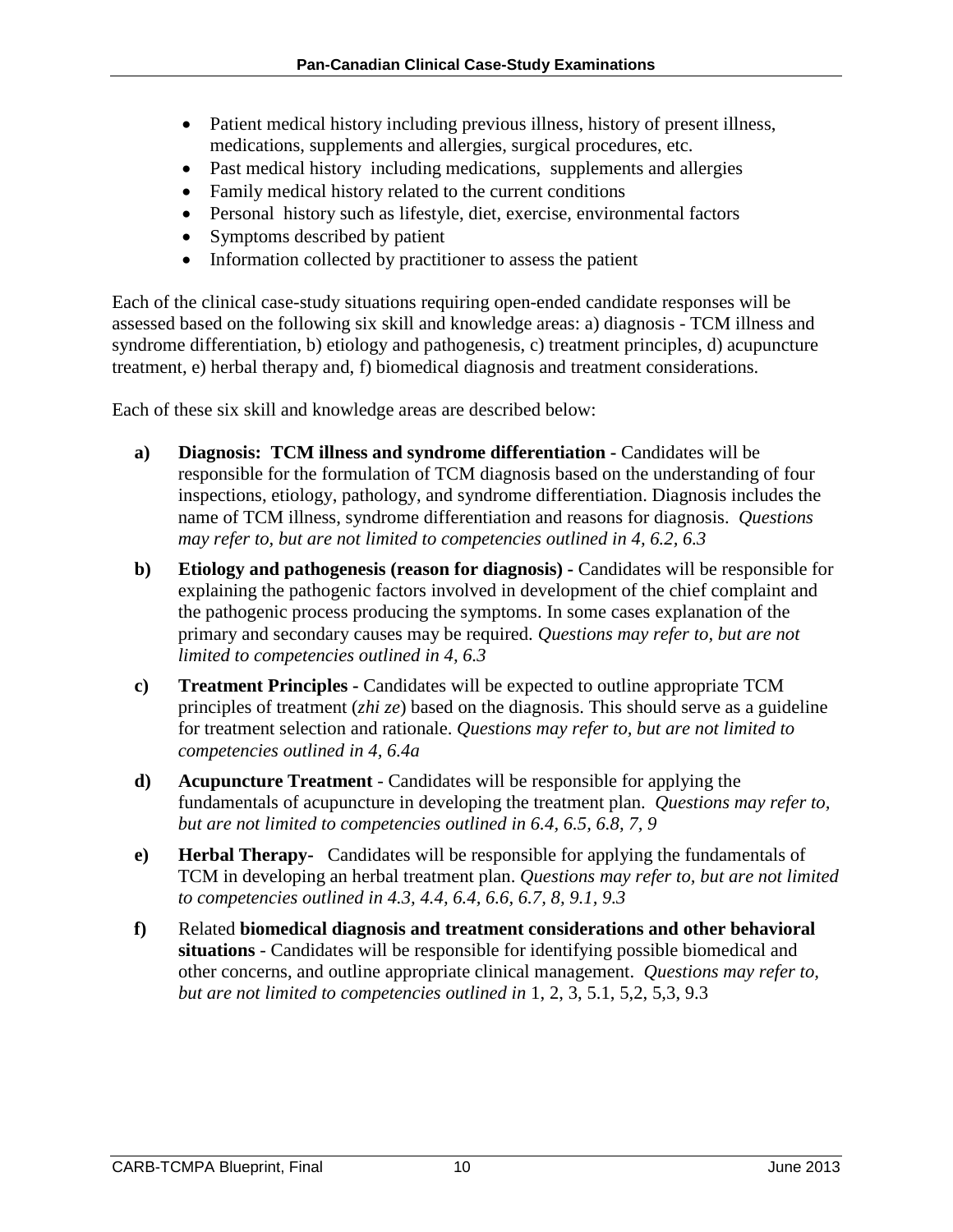## <span id="page-14-0"></span>**c) Percentage of Examination Questions by Category of Cognitive Ability**

To ensure that the competencies are measured at different areas of cognitive ability, each question on the Pan-Canadian Clinical Case-study Examinations will be classified into one of three categories: knowledge, comprehension/application or analysis and interpretation.<sup>[2](#page-14-1)</sup>

| <b>Categories of Cognitive Ability</b> | <b>Weighting of Scores</b> |
|----------------------------------------|----------------------------|
| Knowledge                              | $10 - 15%$                 |
| Comprehension and Application          | 40-45%                     |
| Analysis and Interpretation            | 45-50%                     |

#### **Table 2: Percentage of Scoring by the Category of Cognitive Ability**

#### *Knowledge*

The category focuses on performances that involve remembering information. It combines the ability to recall previously learned material with the ability to understand its meaning. It includes such cognitive abilities as knowing and understanding definitions, facts, concepts and principles (e.g., the ability to identify the principles of treatment).

#### *Comprehension and Application*

This category refers to the ability to apply knowledge and learning to new or practical situations. It reflects the ability of entry-level TCM Practitioners, TCM Acupuncturists and/or TCM Herbalists to apply rules, methods, principles and theories in different scenarios (e.g., the ability to describe the treatment method for illness).

#### *Analysis and Interpretation*

This category focuses on performances that involve analyzing and interpreting information. It includes the ability of entry-level TCM Practitioners, TCM Acupuncturists and/or TCM Herbalists to judge the relevance of data, to deal with abstractions and to use clinical reasoning and inquiry to solve problems (e.g., the ability to formulate and justify a treatment plan). Entry-level TCM Practitioners, TCM Acupuncturists and/or TCM Herbalists should be able to identify cause-and-effect relationships, distinguish between relevant and irrelevant data, formulate valid conclusions and make judgments concerning the needs of patients.

Table 3 presents examples of performance indicators and common verbs that may be used as a guide when the examination questions based on cognitive abilities are constructed. These are examples and do not represent an exhaustive list.

 $\overline{a}$ 

<span id="page-14-1"></span><sup>&</sup>lt;sup>2</sup> Classification system modified from Bloom, 1956.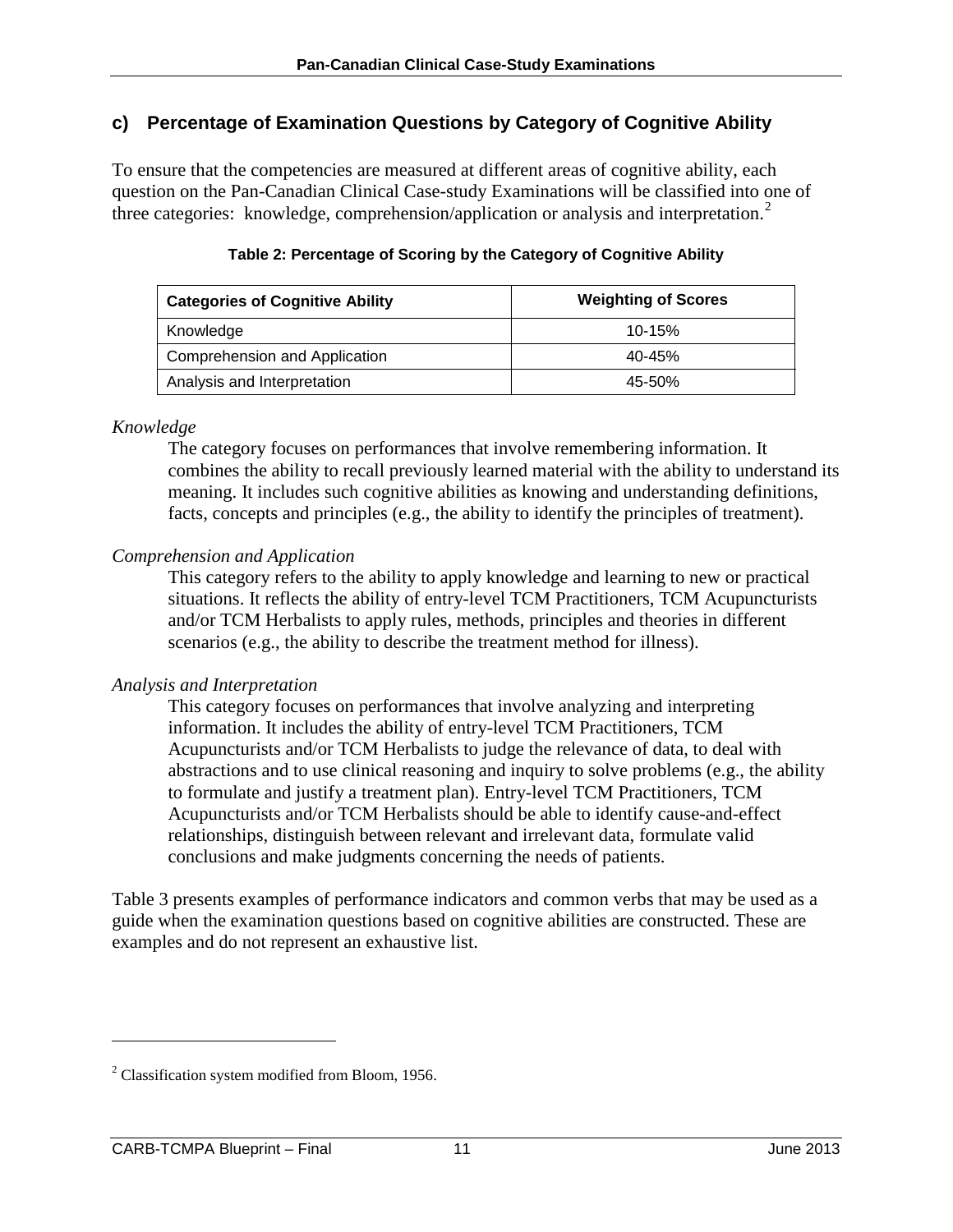| Cognitive<br><b>Categories</b>   | <b>Descriptors</b>                                                                                                                                                                                                                                                                                       | <b>Verbs for Use in Test</b><br><b>Questions</b>                                                                                                                            |  |  |
|----------------------------------|----------------------------------------------------------------------------------------------------------------------------------------------------------------------------------------------------------------------------------------------------------------------------------------------------------|-----------------------------------------------------------------------------------------------------------------------------------------------------------------------------|--|--|
| Knowledge                        | Recognizes or recalls<br>п<br>Knows terms<br>■<br>Knows methods and procedures<br>Knows basic facts<br>٠                                                                                                                                                                                                 | Defines<br>Matches<br>Describes<br><b>Names</b><br>Identifies<br><b>Selects</b><br>Labels<br><b>States</b>                                                                  |  |  |
| Comprehension and<br>Application | Understands facts and principles<br>п<br>Interprets verbal material<br>п<br>Translates verbal material<br>п<br>Applies concepts and principles<br>to new situations<br>Solves problems<br>п<br>Applies laws and theories<br>Constructs charts and graphs<br>Correctly uses a method or<br>п<br>procedure | Predicts<br>Converts<br>Estimates<br>Produces<br>Explains<br>Relates<br>Generalizes<br>Summarizes<br>Infers<br>Changes<br><b>Shows</b><br>Computes<br>Operates<br>Solves    |  |  |
| Analysis and<br>Interpretation   | Evaluates relevancy of data<br>п<br>Recognizes assumptions<br>■<br>Judges the adequacy from which<br>■<br>conclusions are drawn<br>Judges the value of findings<br>Integrates from different areas<br>Proposes a plan of action<br>п<br>Formulates an approach by<br>п<br>classifying events or objects  | Differentiates<br>Contrasts<br>Relates<br>Explains<br><b>Justifies</b><br>Breaks down<br>Categorizes<br>Diagnoses<br>Relates<br>Creates<br>Concludes<br>Compares<br>Designs |  |  |

#### **Table 3: Examples of Descriptors and Common Verbs That May Be Used to Construct Examination Questions by Categories of Cognitive Ability**

## <span id="page-15-0"></span>**d) Scoring of Clinical Case-study Responses**

Depending the components of the questions, candidate response will be scored on a scale ranging from 0 (inaccurate response) to 4 marks (complete and accurate response). Partial marks may be awarded, where applicable, for accurate but incomplete responses. The scoring of the response will be aligned to the difficulty of the questions as well as the stated expected competencies as described in Table 4 below.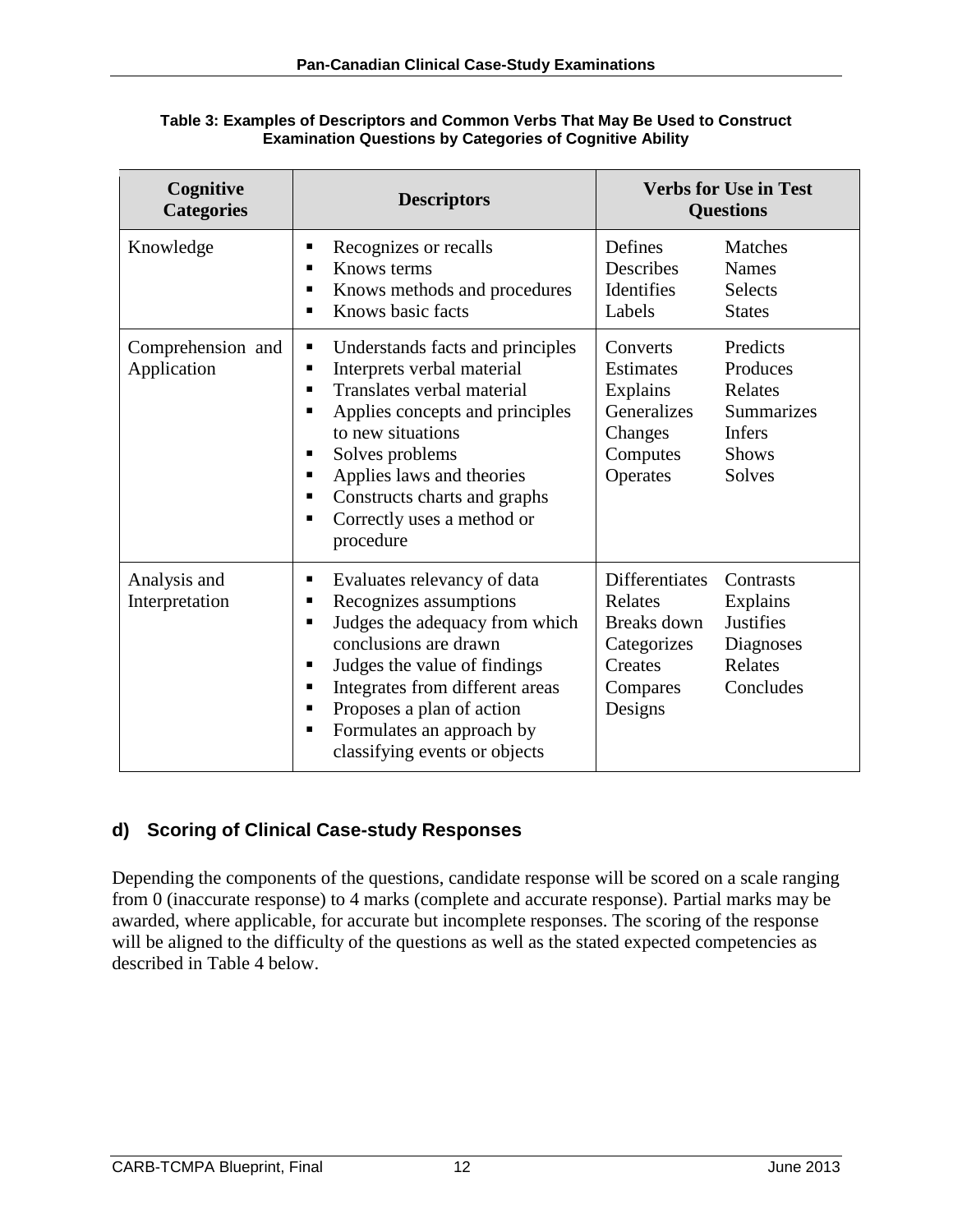| <b>Maximum</b><br><b>Marks</b> | Level of difficulty and expected performances                                                                                                                                                                                                     |
|--------------------------------|---------------------------------------------------------------------------------------------------------------------------------------------------------------------------------------------------------------------------------------------------|
| 4 marks                        | These will questions with higher level of difficulty requiring some<br>explanation in a few sentences or multiple answers; these questions may<br>require using knowledge and skills from two or more topics (e., formulating<br>a prescription). |
| 2-3 marks                      | These will be questions with medium difficulty requiring identification of<br>general principles (e.g., point selection within given theory, principle<br>treatment, syndrome differentiation, important symptoms, naming classic<br>formula.     |
| 1 mark                         | These will be questions relatively easy (low difficulty) requiring 1-2 word<br>responses where one answer possible (i.e., TCM illness, depth of insertion).                                                                                       |

Generally, no marks are deducted for incorrect spelling (unless knowledge of the exact terminology is explicitly being tested). Also, in cases where there is more than one way to express the correct response, alternate wording of the correct response is deemed acceptable. The scoring key may include examples of acceptable alternate wording, usually in brackets alongside the correct response element. This helps guide the markers in determining the equivalency of terms or in interpreting the scoring key for situations in which a potential for misinterpretation exists. All candidate responses will be scored by experienced and trained subject matter experts (e.g., TCM practitioners, acupuncturists, herbalists, educators) using the chain-marking system. That is, once the candidates' test books are received, they will be photocopied and then collated according to the marking session guidelines. First, candidates' responses to each of the questions are independently hand scored by two subject matter experts and second, any discrepancies between the two scores are discussed to ensure that all candidates' responses are fairly and objectively scored.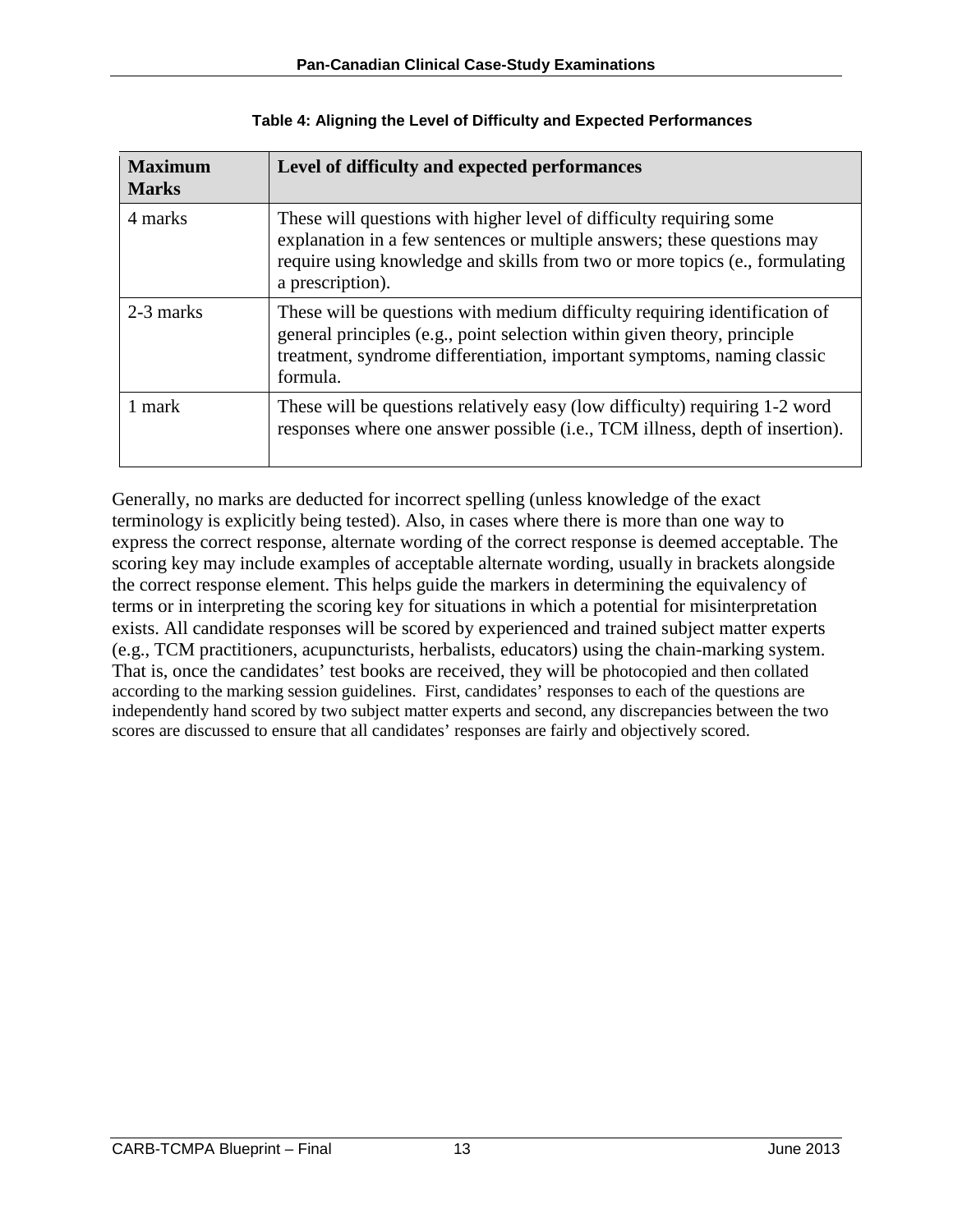## <span id="page-17-0"></span>**II. Contextual Variables**

Contextual variables qualify the content domain by identifying the contexts in which the examination questions will be set. They include patient demographics and lifespan, TCM illnesses and practice environment.

## <span id="page-17-1"></span>**a) Patient Demographics and Lifespan**

The Pan-Canadian Clinical Case-study Examinations may include questions pertaining to individuals, families and groups such as populations and communities.

The Pan-Canadian Clinical Case-study Examinations will include questions related to lifespan, from preconception through to advanced age, including end of life. Questions will reflect health situations relevant to the different phases of life.

## <span id="page-17-2"></span>**b) TCM Illnesses**

The Pan-Canadian Clinical Case-study Examinations will include questions pertaining to the TCM illnesses, including but not limited to the following.

- Internal Medicine (Nei Ke)
- External Medicine (Wai Ke)
- Obstetrics and Gynecology (Fu Ke)
- Pediatrics (Er Ke)
- Orthopedics and Traumatology (Gu Shang Ke)

Appendix D provides the list of TCM illnesses. These classifications are derived from historical literature and are not meant to correspond to traditional classifications of biomedicine.

## <span id="page-17-3"></span>**c) Practice Environment**

The practice environment for the TCM Practitioners, TCM Acupuncturists and/or TCM Herbalists can be any setting or circumstance within the scope of practice defined by provincial and territorial legislation and regulation. For the purposes of the Pan-Canadian Clinical Case-study Examinations, the practice environment will be specified only where it is required in order to provide guidance to the candidate in responding to the examination question.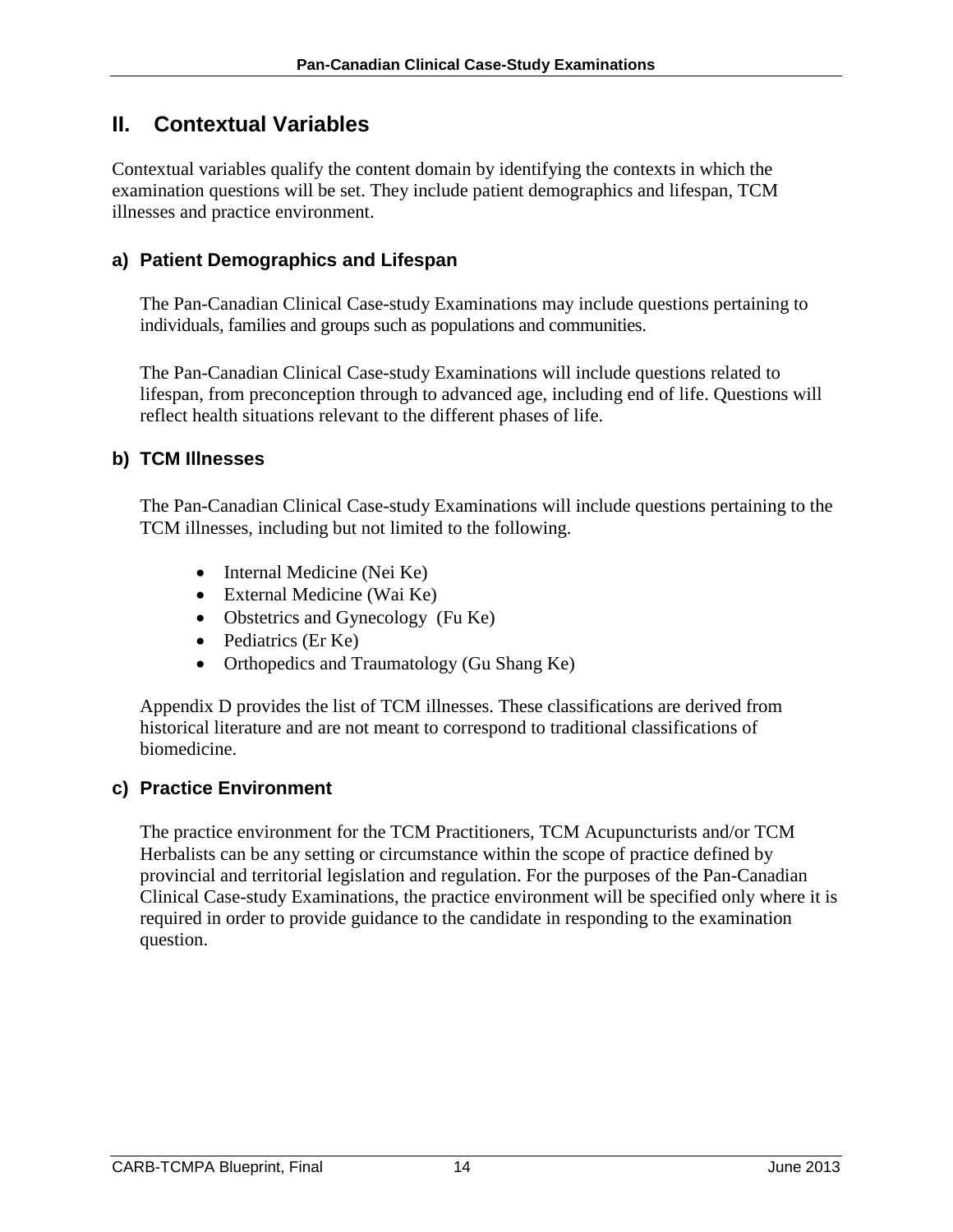## <span id="page-18-0"></span>**LIST OF SUGGESTED REFERENCES**

The Blueprint Development and the Examination Committees suggest that the following references, although not exhaustive, may be helpful to the examination committee for the development of questions and to candidates in preparation for the registration examination. The examination committee and candidates are also encouraged to consult other relevant and authoritative references. For convenience the suggested references have been grouped into five categories.

- 1) Foundations/Diagnosis
- 2) Clinical Practice/Treatment
- 3) Acupuncture
- 4) Herbology/Formulas
- 5) Biomedicine and Other Related Areas (e.g., by-laws, safety)

## **1. Foundations/Diagnosis**

- Kirschbaum, B. (2000). *Atlas of Chinese tongue diagnosis*. Seattle, WA: Eastland Press. (ISBN: 0-939616-3-5)
- Liu, Z. W., & Liu, L. (2009). *Essentials of Chinese medicine* (Volumes 1, 2, 3). Beijing University of Chinese Medicine and School of Chinese Medicine, Baptist University, Hong Kong: Springer.
- Maciocia, G. (1987). *Foundations of Chinese medicine*. Edinborough, UK: Churchill Livingstone, Roberts Stevenson House. (ISBN: 0-443-03980-1)
- Maciocia, G. (1999). *Tongue diagnosis in Chinese medicine* (Revised ed.). Washington, DC: Eastland Press. (ISBN: 978-0939616190)
- Maciocia, G. (2004). *Diagnosis in Chinese medicine-A comprehensive guide*. Churchill Livingstone. (ISBN: 0-443-06448-2)
- Maciocia, G. (2005). *The foundations of Chinese medicine: A comprehensive text for acupuncturists and herbalists* (2<sup>nd</sup> ed.). Philadelphia: Elsevier Churchill Livingstone.
- Maoshing, N. (2002). *The yellow emperor's classic of medicine* (A new Translation of the Neijing Suwen). Boston: Shambhala Publications Inc.
- Shanghai College of Traditional Chinese Medicine. *Coloured diapositives of tongue diagnosis in Traditional Chinese Medicine* (2<sup>nd</sup> ed.). Author.
- Wang, B. (2000). *Yellow Emperor's cannon: Internal medicine.* China Science and Technology Press. (ISBN 7-5046-2231-1)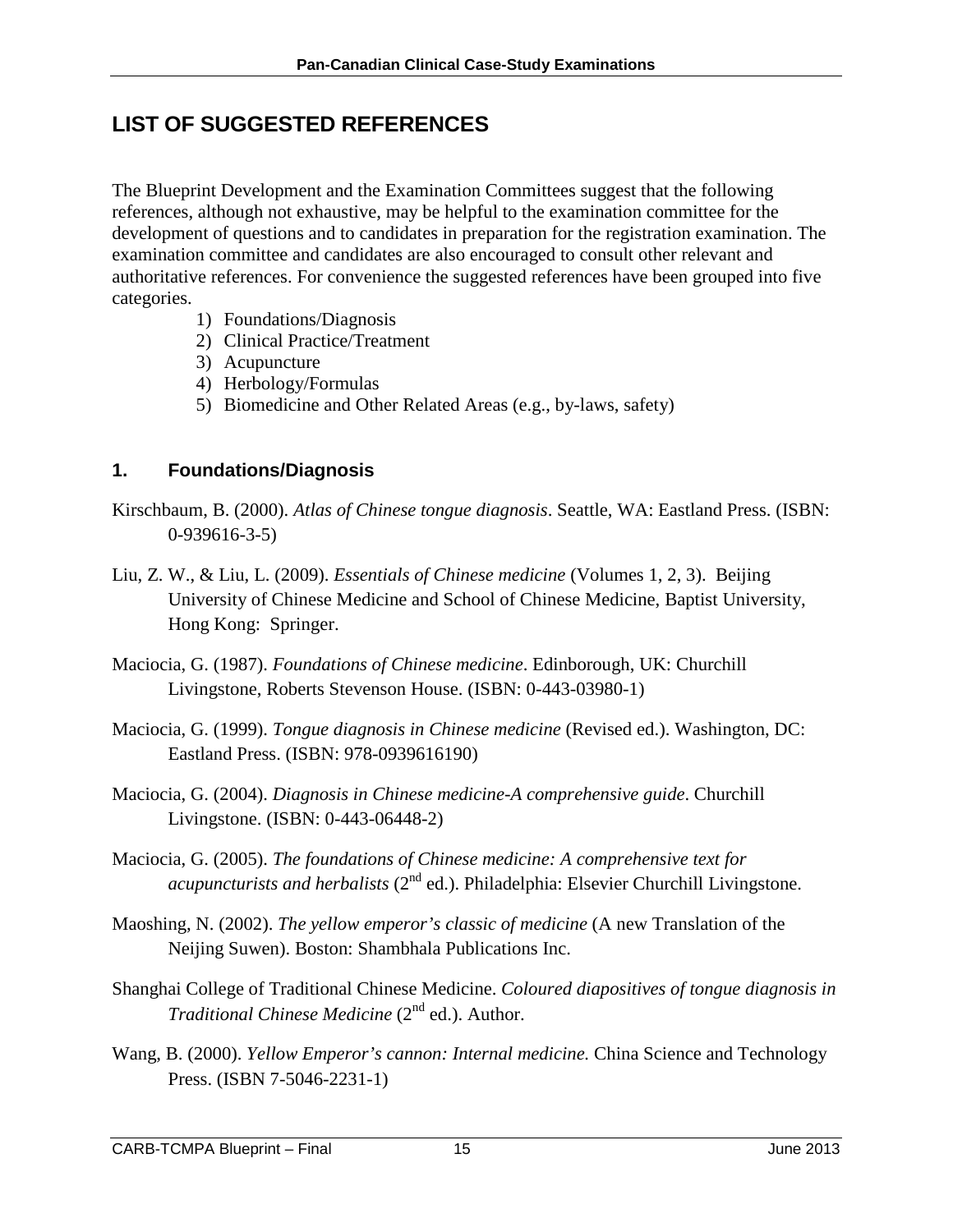- Wang, G. (2002). *Diagnostics of traditional Chinese medicine*. Shanghai University of TCM.
- Wiseman, N. (1996). *English Chinese/Chinese English Dictionary of Chinese Medicine.* Human Science & Technology Press.
- World Health Organization. (2007). *International standard terminologies on traditional medicine in the Western Pacific Region*. Author.
- Wu, C. (2009). *Basic theory of traditional Chinese medicine*. Shanghai University of TCM.
- Zang, E. J. *Treatise of febrile diseases caused by cold* (Shang Han Lun). New World Press. ISBN: 9787801878496
- Zhonging, Z. (1996). *Treatise of febrile diseases caused by cold (Shang Han Lun)*. New World Press.
- Zhen, L. S. (1985). *Pulse diagnosis*. Translated by Hoc Ku Huynh. Brookline, MA: Paradigm Publications. (ISBN: 0-912111-06-2)

#### **2. Clinical Practice/Treatment**

- Cen, Z. B. (1984). *TCM Traumatology*. Shanghai Science and Technique Press. (ISBN 7-5323- 0313-6)
- Shanghai University of Traditional Chinese Medicine. (2003). *Internal medicine of traditional Chinese medicine*. Shanghai University of TCM.
- Maciocia, G. (1998). *Obstetrics & gynecology in Chinese medicine*. New York: Churchill Livingstone.
- Maciocia, G. (2007). *The practice of Chinese medicine: Treatment of diseases with acupuncture*  and Chinese herbs  $(2^{nd}$  ed.). Churchill Livingstone.
- MacLean, W., & Lyttleton, J. (2000). *Clinical handbook of internal medicine* (Vol. 1 & 2). Sydney, Australia: University of Western Sydney.
- Yanfu, Z. (2002). *Pediatrics of traditional Chinese medicine*. Shanghai University of TCM.
- Prichford, P. (2002). *Healing with whole food: Asian tradition and modern nutrition* (3<sup>rd</sup> ed.). North Atlantic Books.
- Li, S. (2002). *Surgery of traditional Chinese medicine*. Shanghai University of TCM.
- Huang, G. (2003). *Traumatology & orthopedics of traditional Chinese medicine*. Shanghai University of TCM.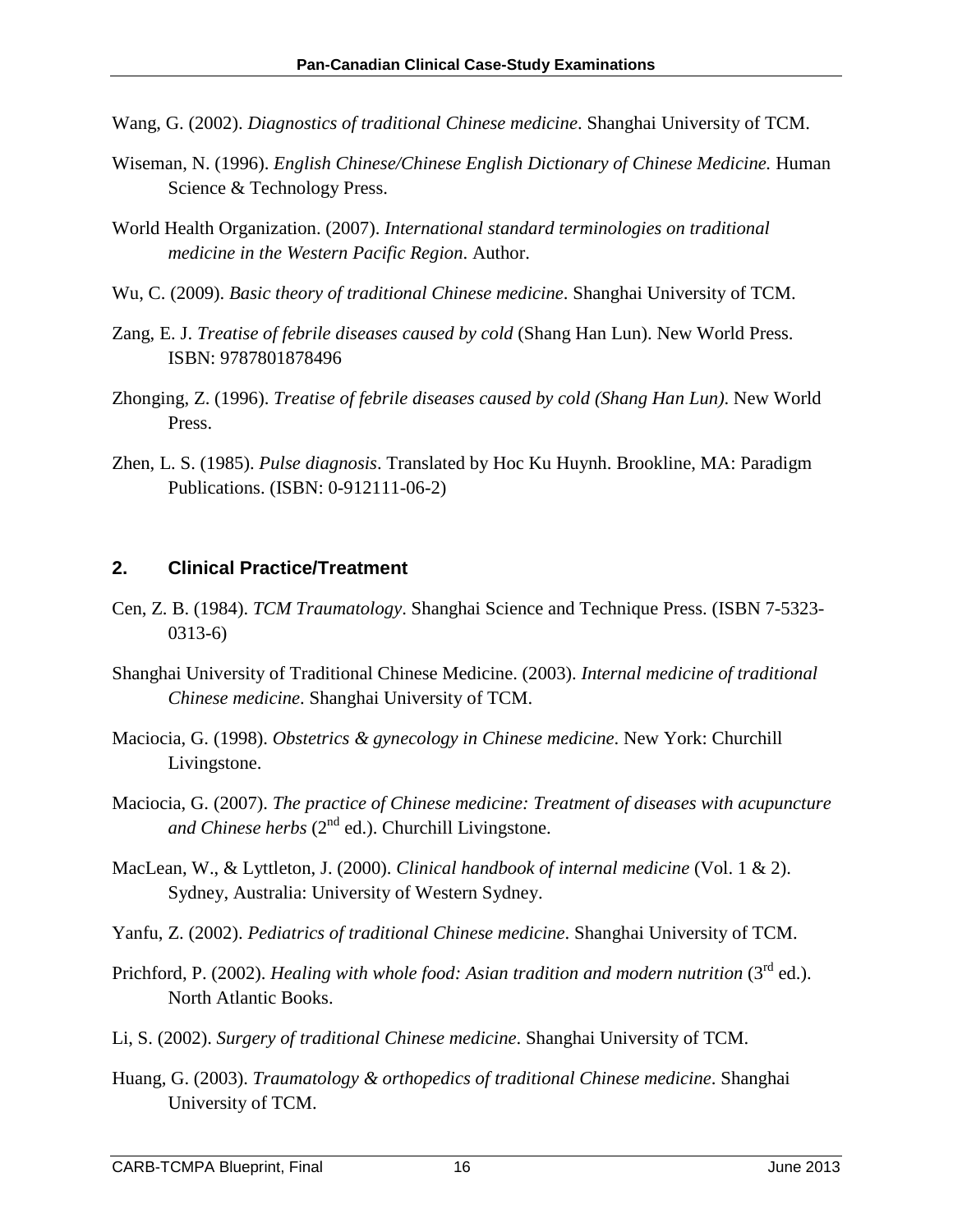- Wang, X. (2003). *Life cultivation and rehabilitation of traditional Chinese medicine*. Shanghai University of TCM.
- Yue, W., et al. (2002). *Internal medicine of TCM*. Shanghai University of TCM. (ISBN 7-81010- 660-0)
- Zuo, Y. (2002). *Gynecology of TCM*. Shanghai University of TCM.

## **3. Acupuncture**

- Auteroche, B. et al. (1992). *Acupuncture & moxibustion: A guide to clinical practice*. Churchill Livingstone.
- Bensky, D., & O'Connor, J. (1996). *Acupuncture: A comprehensive text*. Shanghai College of Traditional Medicine. Seattle, WA: Eastland Press.
- Cheng, X. (Ed). (2005). *Chinese acupuncture and moxibustion* (2<sup>nd</sup> ed.). Beijing: Foreign Languages Press.
- Cheng, X. (Ed). (2010). *Chinese acupuncture and moxibustion* (3rd ed.). Beijing: Foreign Languages Press.
- Chirali, L. Z. (2007). *Traditional Chinese medicine cupping therapy* (2<sup>nd</sup> ed.). Churchill Livingstone.
- Deadman, P., Baker, K. et al. (1998). *A manual of acupuncture*. Washington, DC: Eastland Press. (ISBN: 0951054678)
- Deadman, P., Mazin, A.-K., & Baker, K. (2001). *A manual of acupuncture.* East Sussex, England: Journal of Chinese Medicine.
- Deadman, P., Mazin, A.-K., & Baker, K. (2007). *A manual of acupuncture*. East Sussex, England: Journal of Chinese Medicine.
- Li, Z. (2002). *Chinese acupuncture and moxibustion*. Shanghai University of TCM.
- Li, Z. (2002). C*hinese Tuina (massage)*. Shanghai University of TCM.
- Mao-Liang, Q., & Shan-chen, Z. et al. (1993). *Chinese acupuncture and moxibustion*. Longman Singapore Publishers Ltd.
- Mao-Liang, Q., & Shan-chen, Z. (2004). *Chinese acupuncture and moxibustion*. Longman Singapore Publishers Ltd.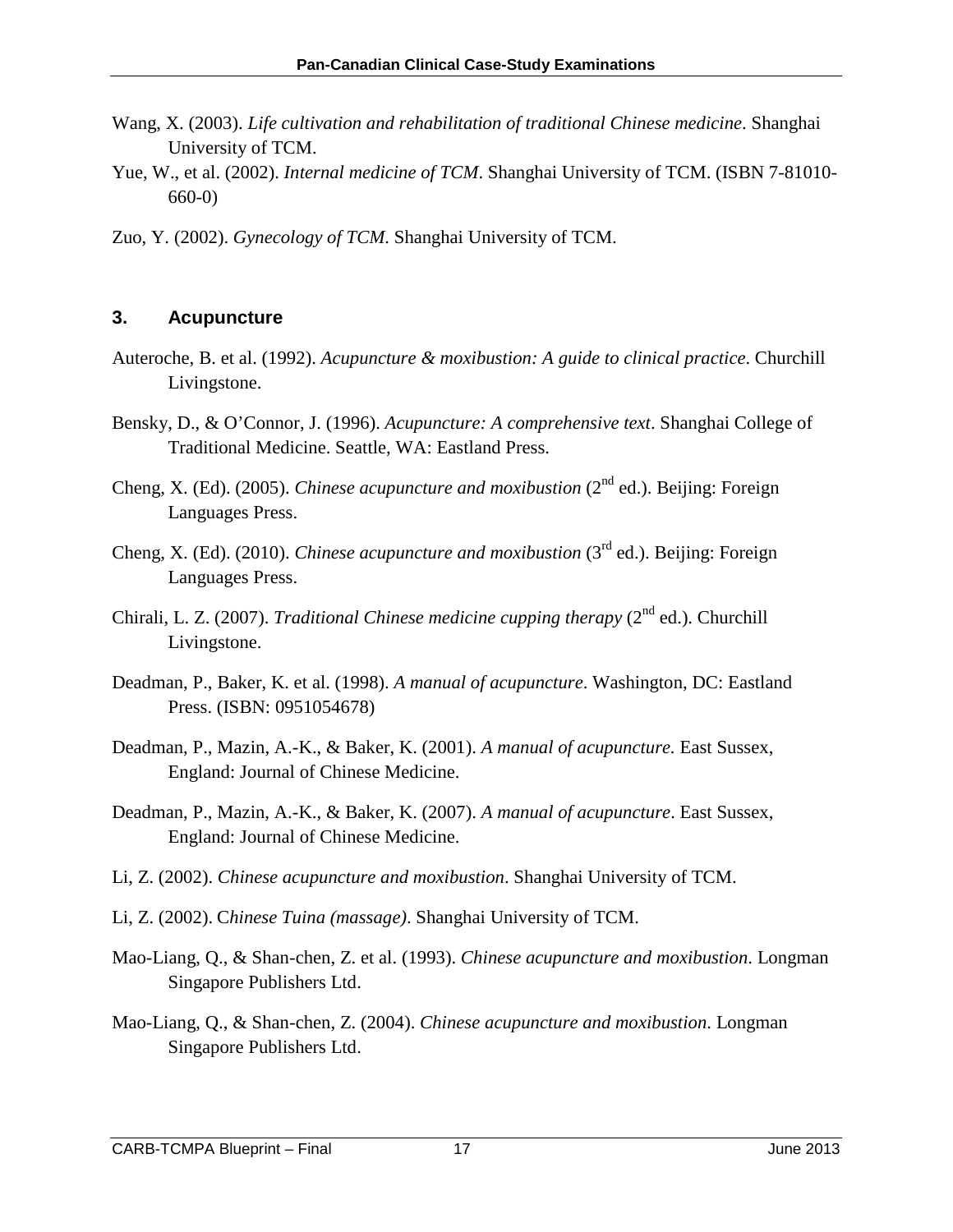- Nielsen, A. (1995 Updated 2012). *Guasha-A traditional technique for modern practice.* Churchill Livingstone.
- World Health Organization. (1991). *Proposed standard international acupuncture nomenclature*. Author.
- Xinnong, C. (Chief Ed.). (1999). *Chinese acupuncture and moxibustion*. (Revised ed.). Foreign Language Press Beijing. (ISBN: 7-119-01758-6)
- Xinnong, C. (Chief Ed.). (2005). *Chinese acupuncture and moxibustion* (2<sup>nd</sup> ed.) Foreign Language Press Beijing. (ISBN: 7-119-01758-6)
- Xinnong, C. (Chief Ed.). (2010). *Chinese acupuncture and moxibustion* (3rd ed.) Foreign Language Press Beijing.
- Zhang, E. (1990). *Chinese acupuncture and moxibustion*. Shanghai College of Traditional Chinese Medicine.

## **4. Herbology/Formulas**

- Bensky, D. et al. (2009). *Chinese herbal formulas and strategies* (2<sup>nd</sup> ed.). Eastland Press.
- Bensky, D. et al. *Practical traditional Chinese medicine & pharmacology.* Medicinal Herbs by Chinese Herbal Medicine Materia Medica.
- Bensky, D., Clavey, S., Stoger, E., & Gamble, A. (2004). *Chinese herbal medicine materia medica* (3<sup>rd</sup> ed.). Seattle, WA: Eastland Press.
- Bensky, D., & Gamble, A. (2005). *Chinese herbal medicine materia medica* (Revised ed.). Eastland Press. (ISBN 0-939616-15-7)
- Bensky, D., & Gamble, A. (1991). *Chinese herbal medicine: Formulas & strategies*. Eastland Press. (ISBN 0-939616-10-6)
- Chen, J. K., & Chen, T. T. (2008). *Chinese herbal formulas and applications*. City of Industry, CA: Art of Medicine Press, Inc.
- Chen, J. K., Chen, T. T., & Crampton, L. (2004). *Chinese medical herbology & pharmacology*.
- Fan, Q. (2003). *Science of presciptions*. Shanghai University of TCM.
- Fratkin, J. P. (2001). *Chinese herbal patent medicines: The clinical desk reference*. Boulder, CO: Shya Publications.
- Jilin, L. (1995). *Chinese dietary therapy*. Churchill Livingstone.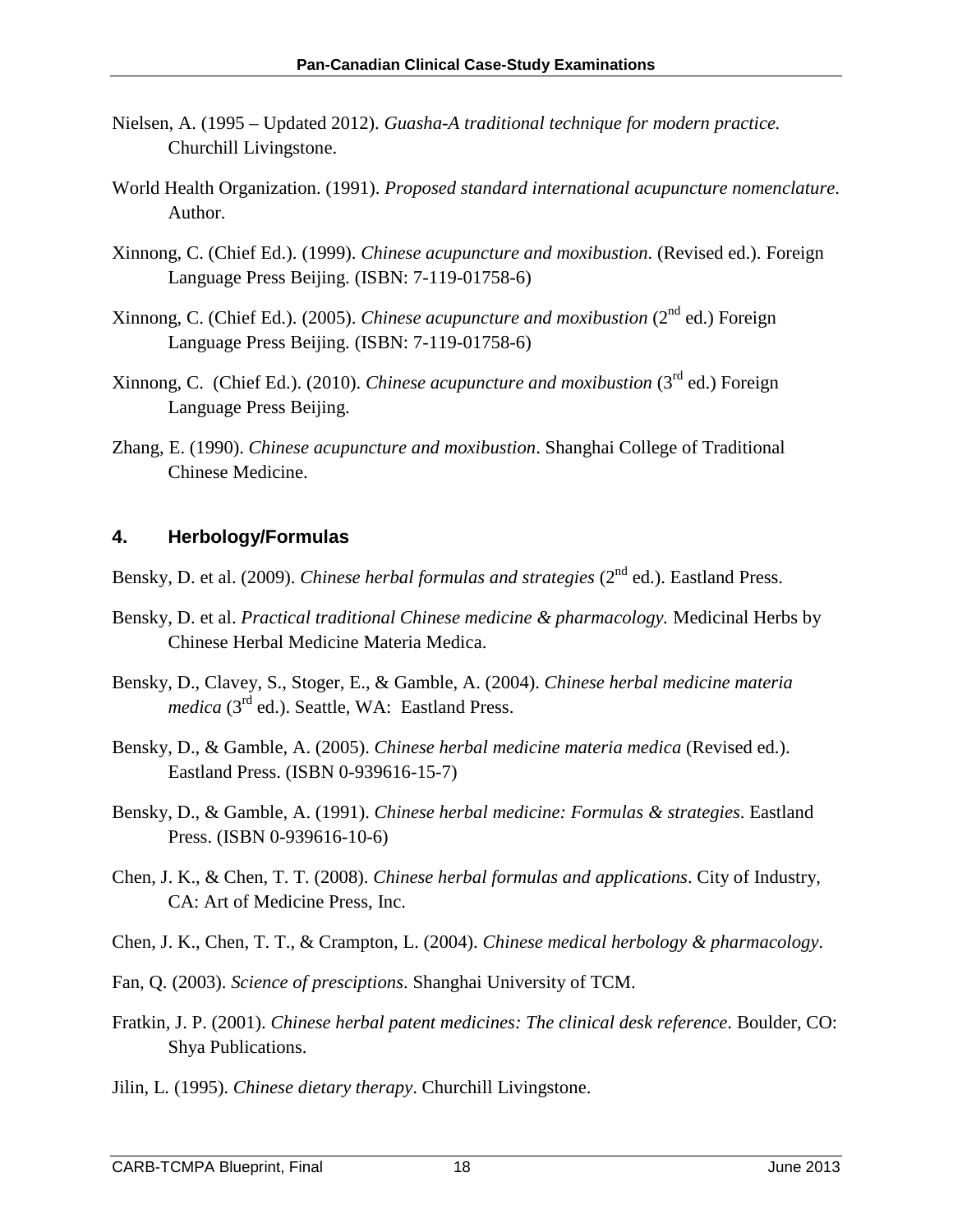- Ming, O. (1993). Chinese *English manual of commonly used prescriptions in traditional Chinese medicine*. Guangdong Science and Technology Publishing House.
- Ming, O. (2002). *Chinese English manual of commonly used herbs in traditional Chinese medicine*. Guangdong Science and Technology Publishing House.
- The Phamacopoeia Commission of the Ministry of Health of the People's Republic of China. (2005). *Pharmacopoeia of the Peoples' Republic of ChinaI.* Volume 1, 2, 3.
- Scheid, V., Bensky, B., Ellis, A., & Barolet, R. (2009). *Chinese herbal medicine: Formulas and strategies* (2nd ed.). Seattle, WA: Eastland Press.
- Tang, D. (Ed.). (2003). *Science of Chinese Materia Medica*. Shanghai University of TCM.
- Sperber, G., & Flaws, B. (2007). *Integrated pharmacology combining modern pharmacology with Chinese medicine*. Boulder, CO: Blue Poppy Press.
- Yang, Y. (2009). *Chinese herbal medicines. Comparisons and characteristics* (2<sup>nd</sup> ed.). Churchill Livingstone.

## **5. Biomedicine and Other Related Areas**

- Beers, M. H. (Ed.). (2006). *The Merck manual of diagnosis and therapy* (18<sup>th</sup> ed.). Whitehouse Station, NJ: Merck Research Laboratories.
- Berkow, R. et al. (1992). *The Merck manual* (16<sup>th</sup> ed.). Merck & Co., Inc.
- Bickley, L. S. (2008). *Bates guide to physical examination and history taking* (10<sup>th</sup> ed.). Philadelphia: Lippincott Williams & Wilkins Publishers.
- Canadian Pharmacists Association. (2012). *Compendium of pharmaceuticals and specialties*. Ottawa: Author.
- Chaitow, L. (1997). *Palpations skills: Assessment and diagnosis through touch*. Churchill Livingstone.
- Chan, K., & Cheung, (2003). *Interactions between Chinese herbal medicinal products and orthodox drugs*. Taylor and Francis Group.
- Coulehan, J. L., & Block, M. R. (2001). *The medical interview: Mastering skills for clinical practice* ( $5<sup>th</sup>$  ed.). Philadelphia: F. A. Davis Company.
- Hoppenfeld, S. (1976). *Physical examinations of the spine extremities*. Prentice Hall.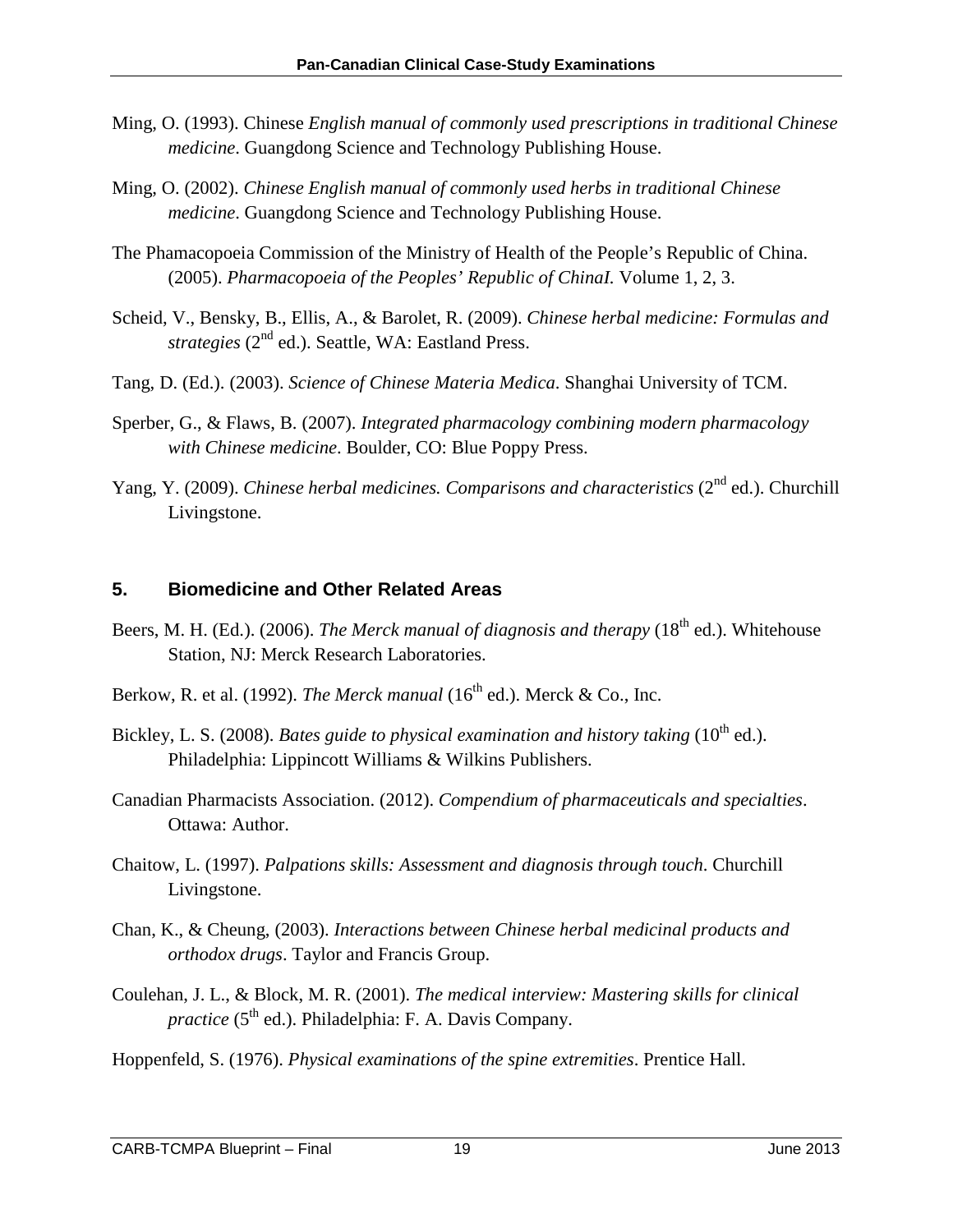- Lloyd, M., & Bor, R. (2004). *Communication skills for medicine*. Churchill Livingstone. (ISBN: 0-443-07411-9)
- National Acupuncture Foundation. (2004). *Clean needle technique manual for acupuncturists, guidelines and standards for a clean and safe clinical practice of acupuncture* (5<sup>th</sup> ed.). Author.
- National Acupuncture Foundation. (2009). *Clean needle technique manual for acupuncturists,*  guidelines and standards for a clean and safe clinical practice of acupuncture (6<sup>th</sup> ed.). Translation by Caplin, CT: Author.
- Netter, F. (2010). *Atlas of human anatomy* (5<sup>th</sup> ed.). Ciba-Geigy Corporation.
- Sherwood, L. (2008). *Human physiology* (7<sup>th</sup> ed.). Brooks Cole.
- Tortora, G. J., Funke, B. R., & Case, C. L. (2011). *Microbiology: An introduction*. Benjamin Cummings.
- Tortora, G. J., & Neilsen, M. (2011). *Principles of human anatomy* (12<sup>th</sup> ed.). Mississauga. ON: Wiley.
- World Health Organization. (2007). *Guidelines for assessing quality of herbal medicines with reference to contaminants and residues*. Author.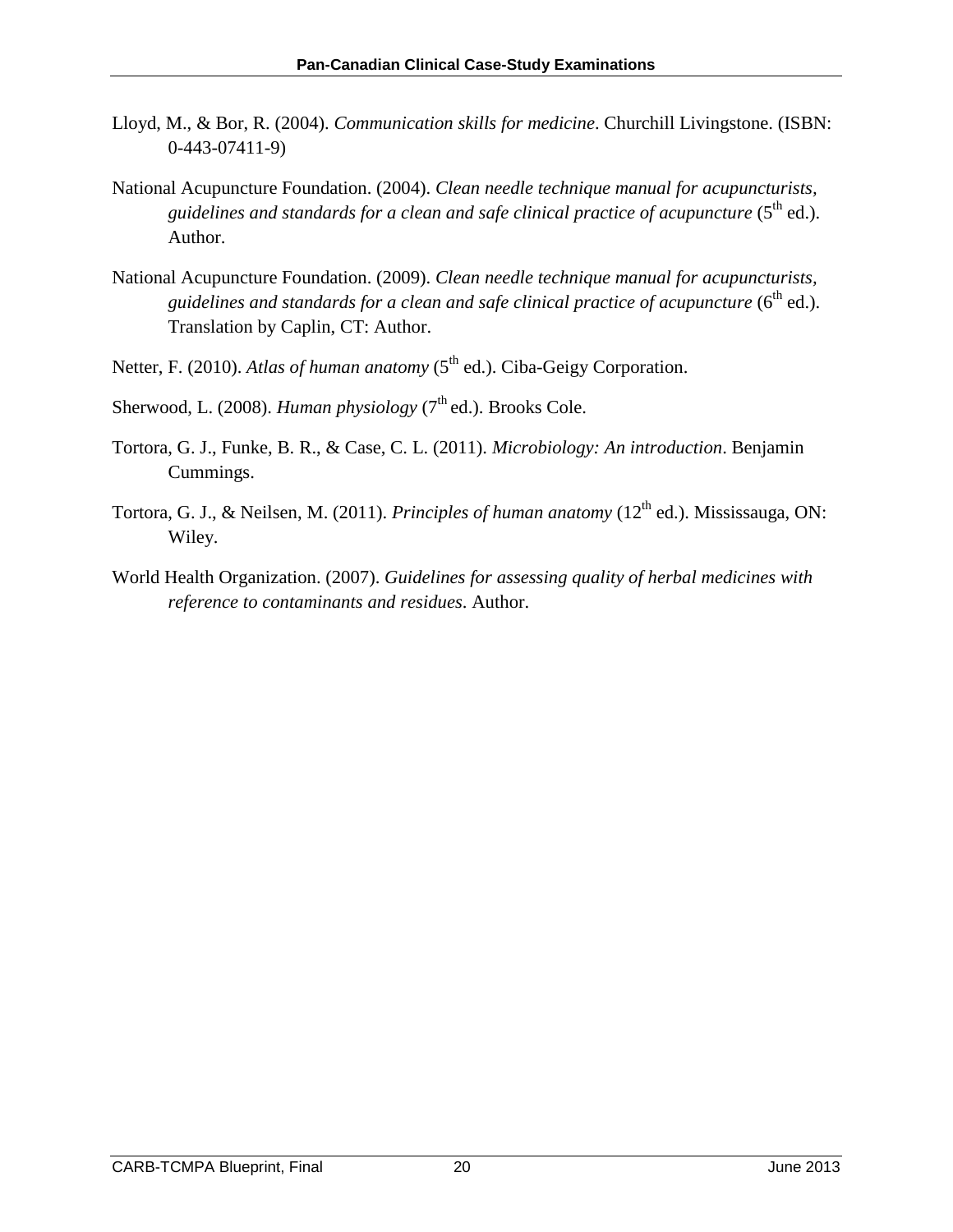# <span id="page-24-0"></span>**CONCLUSION**

The *Blueprint for the Pan-Canadian Clinical Case-study Examinations for Traditional Chinese Medicine Practitioners, Acupuncturists and Herbalists* is the product of a collaborative effort between the aforementioned regulatory authorities and the TCM Practitioners and TCM Acupuncturists that served as Blueprint Development Committee members. Their efforts have resulted in the assimilation of the competencies required for entry-level TCM Practitioners, TCM Acupuncturists and/or TCM Herbalists into guidelines for how these competencies will be measured on national examinations using the multiple-choice format.

It is recognized that TCM, acupuncture and herbology practice will continue to evolve. As this occurs, this *Blueprint* document (i.e., the test development guidelines) will require revision to accurately reflect the scope of practice, roles and responsibilities of the entry-level TCM Practitioners, TCM Acupuncturists and/or TCM Herbalists. The guidelines for the national examinations provided in this document will be regularly reviewed and revised to ensure relevance to TCM and acupuncture practice, to respond to changes in the Canadian health-care environment, progress in evidence-based knowledge and changing Canadian demographics. CARB-TCMPA, in consultation with its examination provider, Assessment Strategies Inc., will ensure that such necessary revisions take place.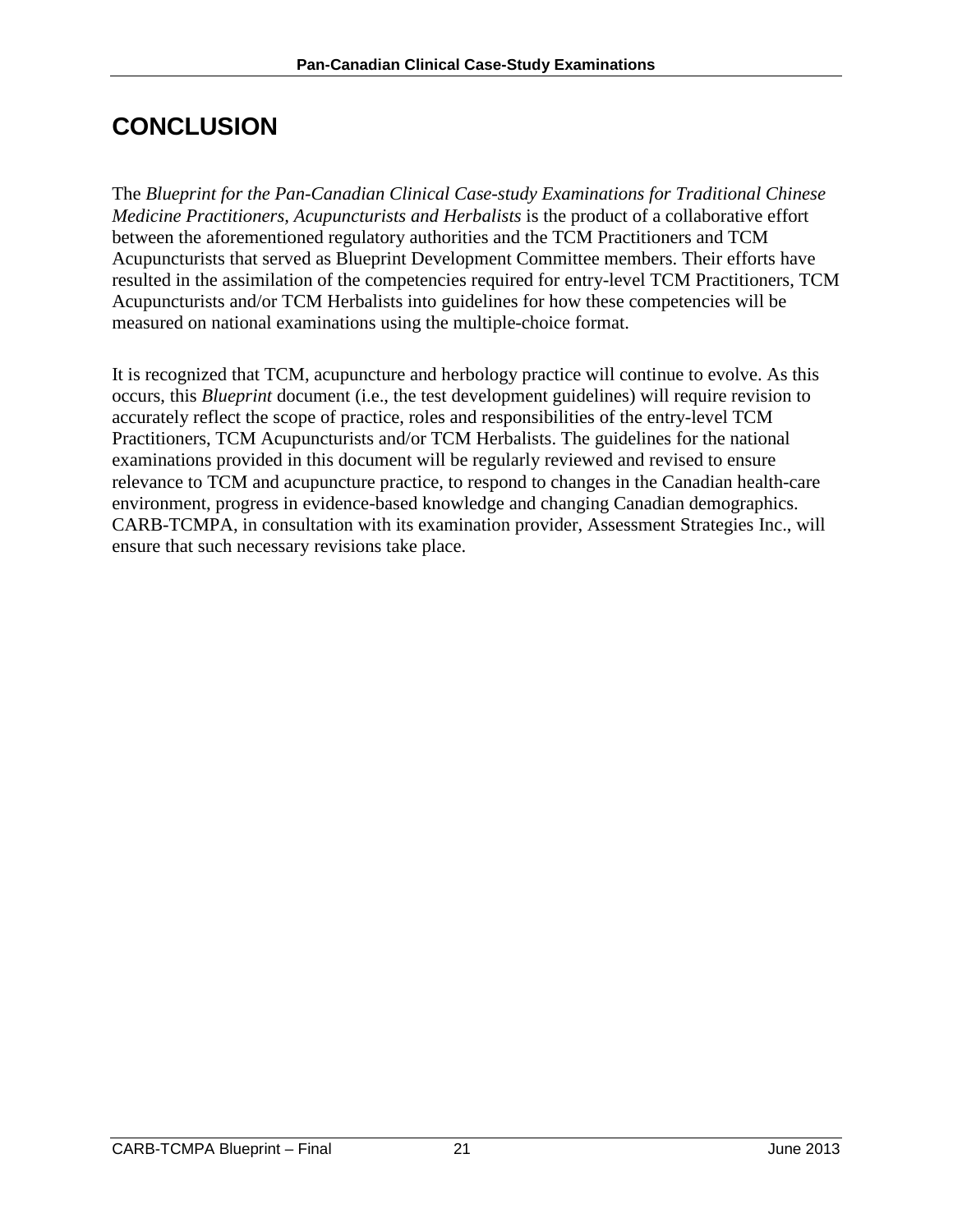## <span id="page-25-0"></span>**BIBLIOGRAPHY**

- Bloom, B. S. (Ed.). (1956). T*axonomy of educational objectives, handbook I: The cognitive domain*. New York: David McKay Company, Inc.
- Canadian Alliance of Regulatory Bodies for TCM Practitioners and Acupuncturists. (May 2010). *Entry-level occupational competencies for the practice of traditional Chinese medicine in Canada*.
- Canadian Alliance of Regulatory Bodies for TCM Practitioners and Acupuncturists. (July 2010). *Pan-Canadian standards for traditional Chinese medicine practitioners and acupuncturists: User guide.*
- College and Association of Acupuncturists of Alberta. (May 2012). *Provincial registration examination for acupuncturists in Alberta: 2012 candidate handbook.*
- College of Traditional Chinese Medicine Practitioners and Acupuncturists of British Columbia. (2012). *TCM competency examination in British Columbia – Part I acupuncture: Candidate handbook*.
- College of Traditional Chinese Medicine Practitioners and Acupuncturists of British Columbia. (2012). *TCM competency examination in British Columbia – Part II herbology: Candidate handbook*.
- Raymond, M. R., & Neustel, S. (2006). Determining the content of credentialing examinations. In S. M. Downing & T. M. Haladyna (Eds.), *Handbook of test development.* Mahwah, NJ: Lawrence Erlbaum Associates.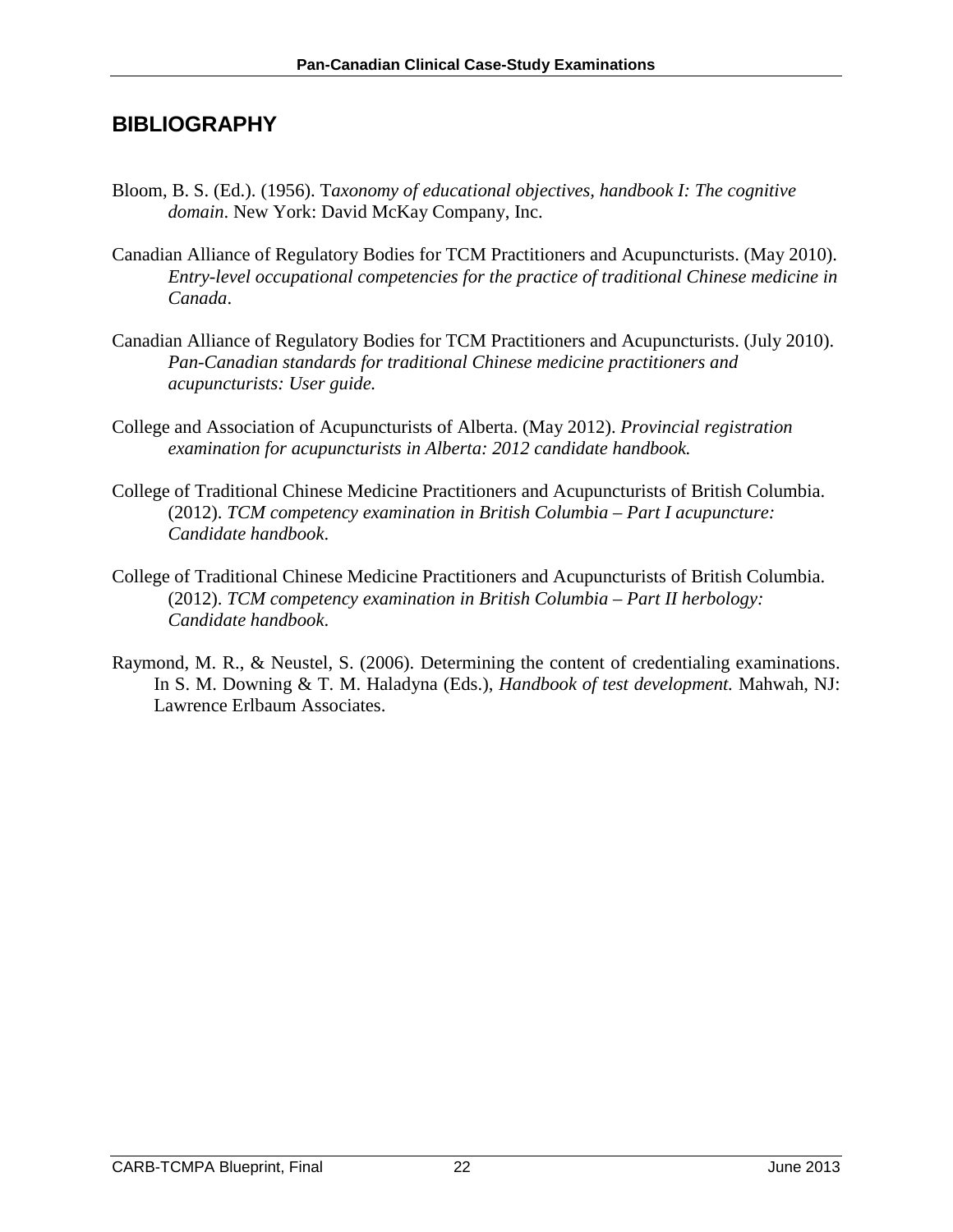# <span id="page-26-0"></span>**APPENDIX A: Participants**

## **Organizations Participating in the Competency/Blueprint Development Project**

- College of Traditional Chinese Medicine Practitioners and Acupuncturists of British Columbia
- College and Association of Acupuncturists of Alberta
- Ordre des Acupuncteurs du Québec
- Transitional Council of the College of Traditional Chinese Medicine Practitioners and Acupuncturists of Ontario
- College of Traditional Chinese Medicine Practitioners and Acupuncturists of Newfoundland and Labrador

## **Members of the Blueprint Development Committee**

- Jeffrey Liu, British Columbia
- Harris Fisher, British Columbia
- Weijia Tan, British Columbia
- Don Fan, Alberta
- Peggy Yu, Alberta
- Joanne Pritchard-Sobhani, Ontario
- Terry Hui, Ontario
- James Fu, Ontario
- Ethne Munden, Newfoundland
- Raymond Bourret, Quebec

#### **Staff and Consultants**

- Charles Mayenga, ASI
- Carole Dazé, ASI
- Allan Mak, CTCMPAO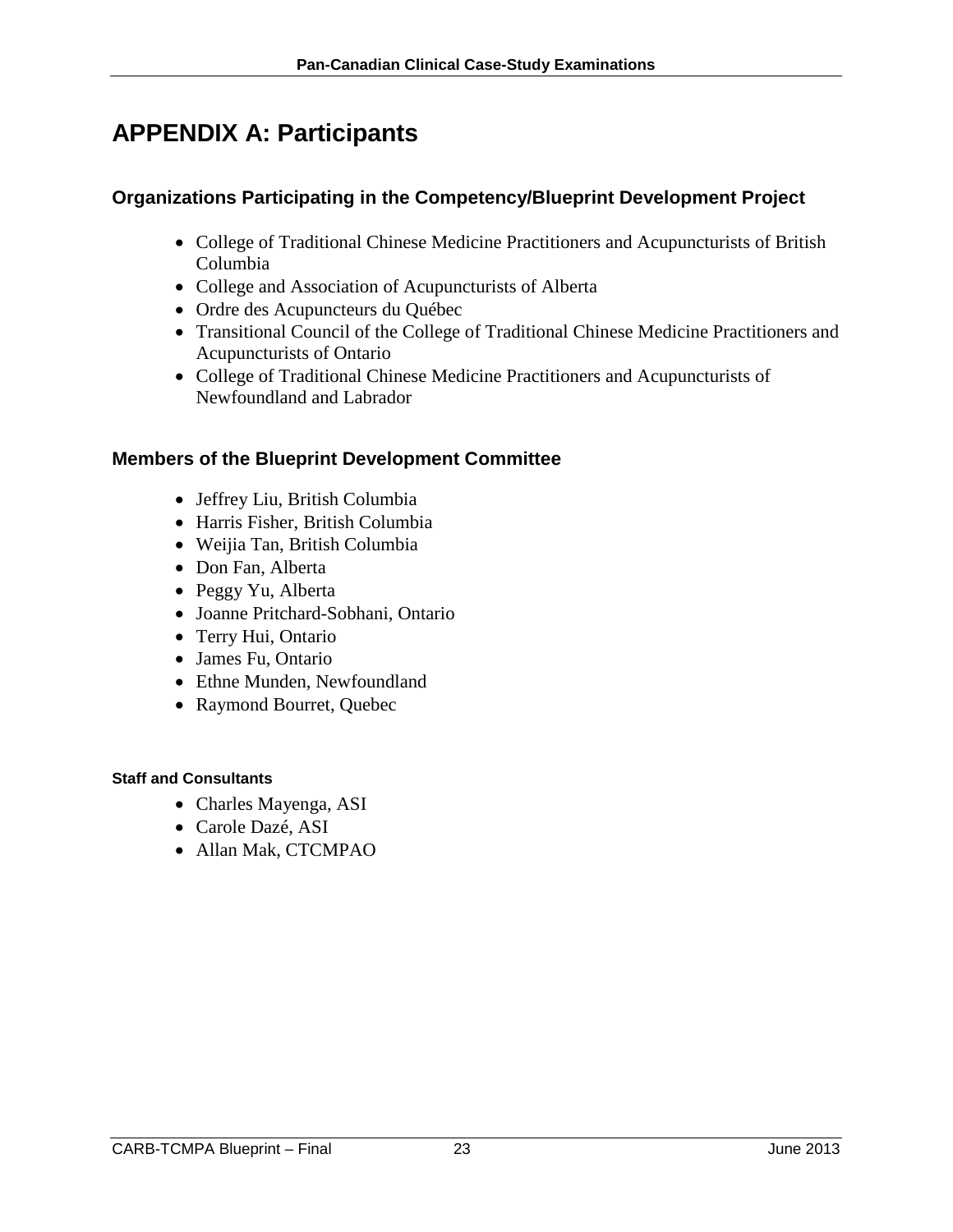# <span id="page-27-0"></span>**APPENDIX B: Entry-Level Occupational Competencies**

The occupational competencies are grouped into the following practice areas.

- 1. Interpersonal Skills
- 2. Professionalism
- 3. Practice Management
- 4. Traditional Chinese Medicine Foundations
- 5. Fundamentals of Biomedicine
- 6. Diagnostics and Treatment
- 7. Acupuncture Techniques
- 8. Herbal Dispensary Management
- 9. Safety

Within each practice area, the occupational competencies are identified as:

- **Common:** applicable to both acupuncture and herbology;
- **Acupuncture:** unique to the practice of acupuncture; and
- **Herbology:** unique to the practice of herbology.

|     | <b>Occupational Competencies</b>                                | <b>Common</b> | <b>Acupuncture</b> | Herbology |
|-----|-----------------------------------------------------------------|---------------|--------------------|-----------|
|     | 1. Interpersonal Skills                                         |               |                    |           |
| 1.1 | Utilize professional communication.                             |               |                    |           |
| a   | Speak effectively, using appropriate terminology.               | $\checkmark$  |                    |           |
| b   | Write effectively, using appropriate terminology.               | $\checkmark$  |                    |           |
| C   | Comprehend written information.                                 | $\checkmark$  |                    |           |
| d   | Comprehend information presented orally.                        | ✓             |                    |           |
| e   | Ensure effectiveness of communication.                          | ✓             |                    |           |
| f   | Communicate with professional integrity.                        | $\checkmark$  |                    |           |
| g   | Respond to non-verbal communication.                            | $\checkmark$  |                    |           |
| h.  | Respond to sources of interpersonal conflict.                   | $\checkmark$  |                    |           |
| 1.2 | Develop and maintain effective interprofessional relationships. |               |                    |           |
| a   | Work cooperatively in an interdisciplinary health-care setting. | $\checkmark$  |                    |           |
| b   | Develop productive working relationships.                       | $\checkmark$  |                    |           |
| 1.3 | Develop and maintain effective relationships with patients.     |               |                    |           |
| a   | Show respect toward patients as individuals.                    | $\checkmark$  |                    |           |
| b   | Exhibit compassion toward patients.                             | ✓             |                    |           |
| с   | Maintain practitioner/patient boundaries.                       | ✓             |                    |           |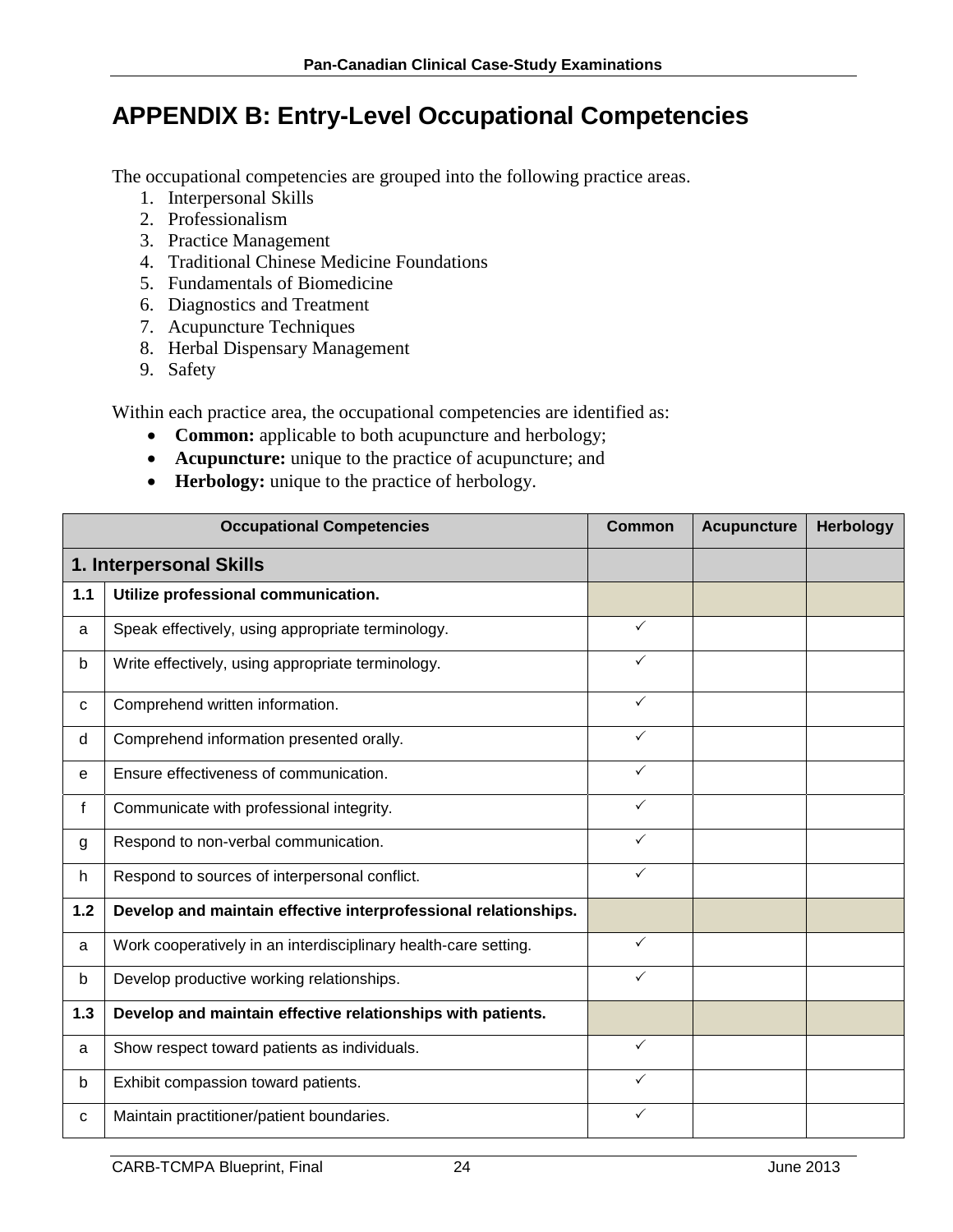|     | <b>Occupational Competencies</b>                                                              | <b>Common</b> | <b>Acupuncture</b> | <b>Herbology</b> |
|-----|-----------------------------------------------------------------------------------------------|---------------|--------------------|------------------|
| d   | Facilitate honest, reciprocal communication.                                                  | $\checkmark$  |                    |                  |
| e   | Encourage patient to take responsibility for his/her health.                                  | $\checkmark$  |                    |                  |
|     | 2. Professionalism                                                                            |               |                    |                  |
| 2.1 | Comply with legal requirements.                                                               |               |                    |                  |
| a   | Apply to practice current, relevant federal and provincial/territorial<br>legislation.        | $\checkmark$  |                    |                  |
| b   | Apply to practice current requirements of regulatory body.                                    | $\checkmark$  |                    |                  |
| c   | Apply to practice current, relevant requirements of municipal and<br>other local authorities. | $\checkmark$  |                    |                  |
| 2.2 | Practice in a manner that accords patient dignity and reflects<br>patient rights.             |               |                    |                  |
| a   | Ensure that patient is aware of treatment plan, its benefits and<br>risks.                    | ✓             |                    |                  |
| b   | Ensure ongoing, informed consent.                                                             | $\checkmark$  |                    |                  |
| С   | Respect patient rights to privacy and confidentiality.                                        | ✓             |                    |                  |
| d   | Terminate course of treatment when appropriate.                                               | ✓             |                    |                  |
| 2.3 | Maintain practitioner self-care.                                                              |               |                    |                  |
| a   | Maintain personal health and wellness in the context of<br>professional practice.             | $\checkmark$  |                    |                  |
| b   | Exhibit professional deportment.                                                              | ✓             |                    |                  |
| 2.4 | Practice with professional integrity.                                                         |               |                    |                  |
| a   | Practice within limits of expertise.                                                          | $\checkmark$  |                    |                  |
| b   | Modify practice to enhance effectiveness.                                                     | ✓             |                    |                  |
| C   | Exhibit professional behaviour.                                                               | ✓             |                    |                  |
| d   | Remain current with developments in acupuncture practice.                                     |               | $\checkmark$       |                  |
| е   | Remain current with developments in TCM herbology practice.                                   |               |                    | ✓                |
|     | 3. Practice Management                                                                        |               |                    |                  |
| 3.1 | Maintain patient records.                                                                     |               |                    |                  |
| a   | Ensure complete and accurate records.                                                         | ✓             |                    |                  |
| b   | Ensure security and integrity of records.                                                     | ✓             |                    |                  |
| 3.2 | Utilize effective business strategies                                                         |               |                    |                  |
| a   | Ensure sound financial management.                                                            | ✓             |                    |                  |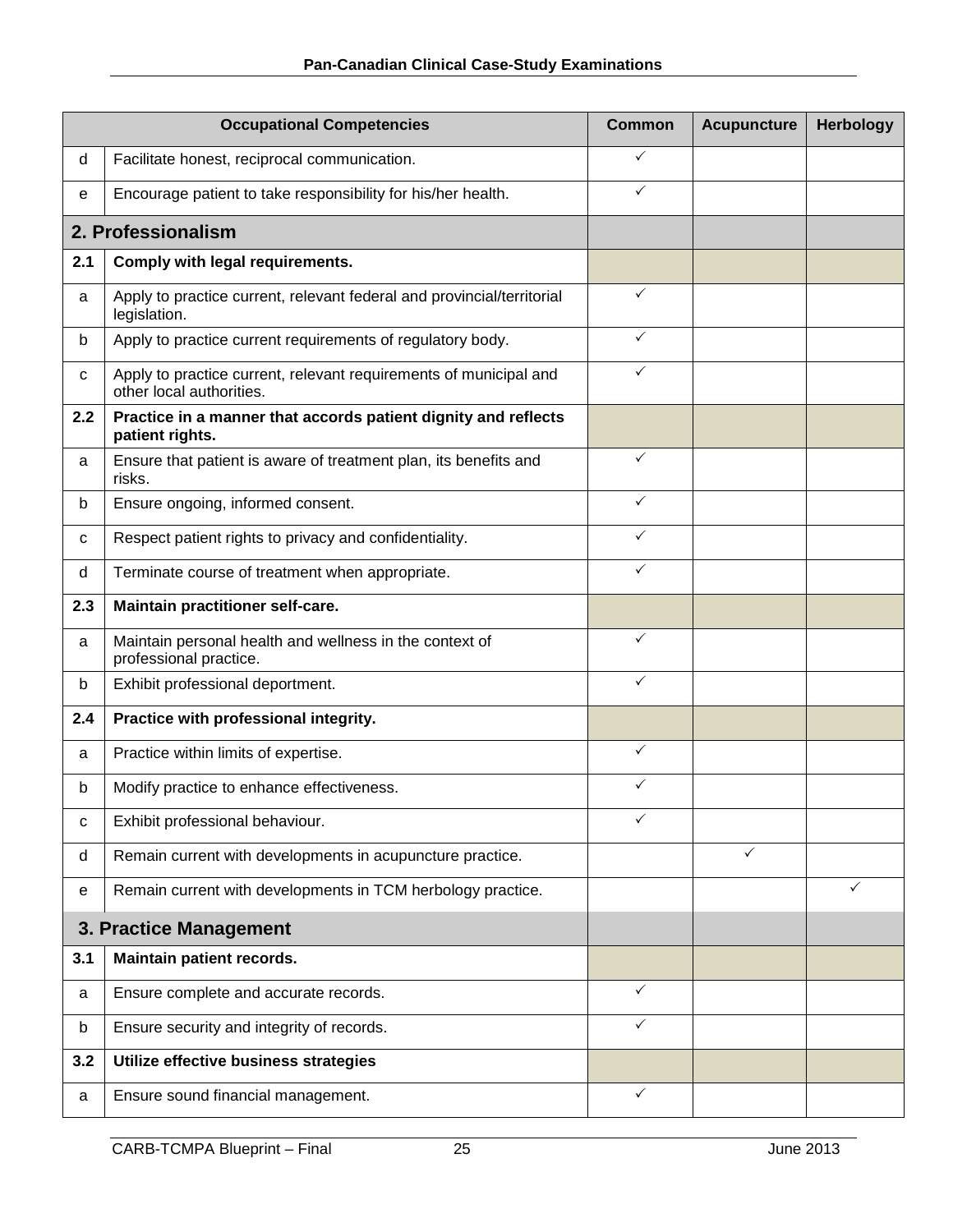|     | <b>Occupational Competencies</b>                                                                                    | <b>Common</b> | <b>Acupuncture</b> | <b>Herbology</b> |
|-----|---------------------------------------------------------------------------------------------------------------------|---------------|--------------------|------------------|
| b   | Employ ethical business practices.                                                                                  | ✓             |                    |                  |
| c   | Establish office procedures and supervise staff accordingly.                                                        | $\checkmark$  |                    |                  |
|     | 4. Traditional Chinese Medicine Foundations                                                                         |               |                    |                  |
| 4.1 | Apply fundamental knowledge of the following Traditional<br>Chinese Medicine principles in diagnosis and treatment. |               |                    |                  |
| a   | yin yang                                                                                                            | $\checkmark$  |                    |                  |
| b   | wu xing (five elements)                                                                                             | ✓             |                    |                  |
| c   | zang xiang (organ theories)                                                                                         | ✓             |                    |                  |
| d   | jing-luo & shu xue (channels, collaterals and acupuncture points)                                                   | $\checkmark$  |                    |                  |
| е   | qi, xue, jin ye, jing & shen (qi, blood, body fluid, essence, spirit)                                               | $\checkmark$  |                    |                  |
| f   | ti zhi (constitution)                                                                                               | ✓             |                    |                  |
| g   | bing yin (etiology)                                                                                                 | $\checkmark$  |                    |                  |
| h.  | bing <i>j</i> i (pathogenesis)                                                                                      | ✓             |                    |                  |
| i.  | yu fang (prevention)                                                                                                | ✓             |                    |                  |
| j   | zhi ze (principles of treatment)                                                                                    | $\checkmark$  |                    |                  |
| k   | yang sheng (health preservation)                                                                                    | $\checkmark$  |                    |                  |
| 4.2 | Apply fundamentals of acupuncture in diagnosis and<br>treatment.                                                    |               |                    |                  |
| a   | Characterize the following points:                                                                                  |               |                    |                  |
|     | i<br>jing xue (points of the 14 channels)                                                                           |               | $\checkmark$       |                  |
|     | ii<br>jing wai qi xue (extra points)                                                                                |               | $\checkmark$       |                  |
| b   | Apply knowledge of the following special groupings of points, in<br>treatment planning:                             |               |                    |                  |
|     | wu shu xue (five transporting points)                                                                               |               | $\checkmark$       |                  |
|     | yuan xue (source points)<br>ij.                                                                                     |               | $\checkmark$       |                  |
|     | luo xue (connecting points)<br>iii                                                                                  |               | $\checkmark$       |                  |
|     | xi xue (cleft points)<br>iv                                                                                         |               | $\checkmark$       |                  |
|     | bei shu xue (back shu points)<br>v                                                                                  |               | $\checkmark$       |                  |
|     | mu xue (front/mu points)<br>vi                                                                                      |               | $\checkmark$       |                  |
|     | xia he xue (lower sea points)<br>vii                                                                                |               | $\checkmark$       |                  |
|     | ba mai jiao hui xue (eight confluent points)<br>viii                                                                |               | $\checkmark$       |                  |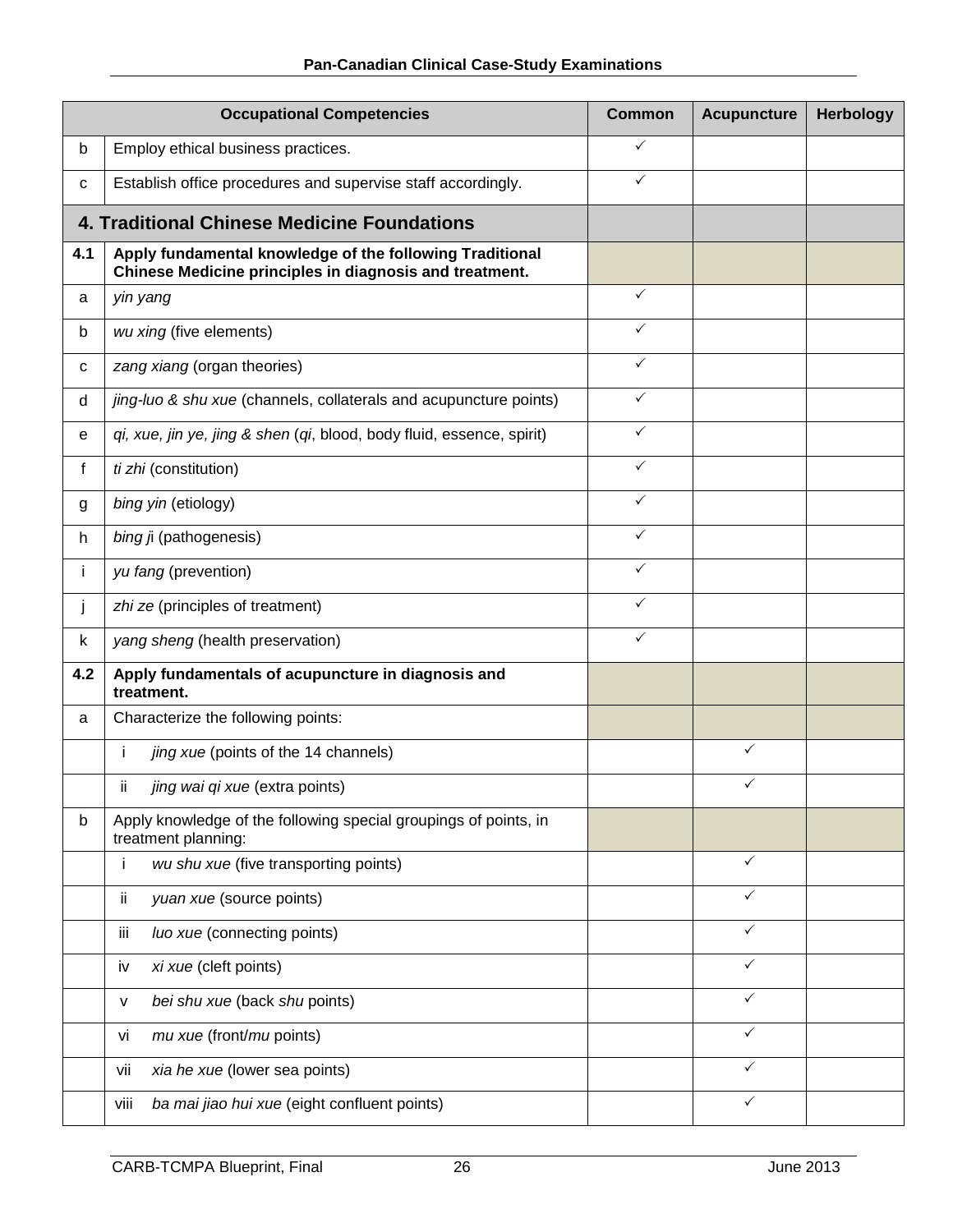|     | <b>Occupational Competencies</b>                                                                   | <b>Common</b> | <b>Acupuncture</b> | <b>Herbology</b> |
|-----|----------------------------------------------------------------------------------------------------|---------------|--------------------|------------------|
|     | ba hui xue (eight meeting [influential] points)<br>ix                                              |               | ✓                  |                  |
|     | zi mu xue (mother/child points)<br>X                                                               |               | $\checkmark$       |                  |
|     | jiao hui xue (channel crossing points)<br>xi                                                       |               | $\checkmark$       |                  |
|     | a shi xue (ah shi points)<br>xii                                                                   |               | ✓                  |                  |
|     | ear and scalp acupuncture<br>xiii                                                                  |               | ✓                  |                  |
| c   | Select points for assessment.                                                                      |               | $\checkmark$       |                  |
| d   | Select points or areas for therapy.                                                                |               | ✓                  |                  |
| е   | Select stimulation techniques.                                                                     |               | $\checkmark$       |                  |
| f   | Apply knowledge of precautions and contraindications for<br>application of stimulation techniques. |               | $\checkmark$       |                  |
| g   | Apply knowledge of:                                                                                |               |                    |                  |
|     | i<br>tui na/an mo (acupressure)                                                                    |               | $\checkmark$       |                  |
|     | ii<br>qi gong/tai ji                                                                               |               | $\checkmark$       |                  |
|     | iii<br>gua sha                                                                                     |               | $\checkmark$       |                  |
| 4.3 | Apply knowledge of the following properties and functions of<br>TCM herbs in treatment planning:   |               |                    |                  |
| a   | si qi (four properties)                                                                            |               |                    | $\checkmark$     |
| b   | wu wei (five flavours)                                                                             |               |                    | ✓                |
| С   | sheng jiang fu chen (ascending, descending, floating, sinking)                                     |               |                    | ✓                |
| d   | gui jing (channel tropism)                                                                         |               |                    | ✓                |
| е   | actions                                                                                            |               |                    | ✓                |
| f   | indications                                                                                        |               |                    | ✓                |
| g   | toxicity                                                                                           |               |                    | ✓                |
| h   | pao zhi (processing of herbs)                                                                      |               |                    | ✓                |
| 4.4 | Apply knowledge of herbal formulating strategies, with<br>reference to:                            |               |                    |                  |
| a   | composition of formula                                                                             |               |                    | $\checkmark$     |
| b   | modification of formula                                                                            |               |                    | ✓                |
| c   | functions & classifications                                                                        |               |                    | ✓                |
| d   | combinations & compatibility                                                                       |               |                    | $\checkmark$     |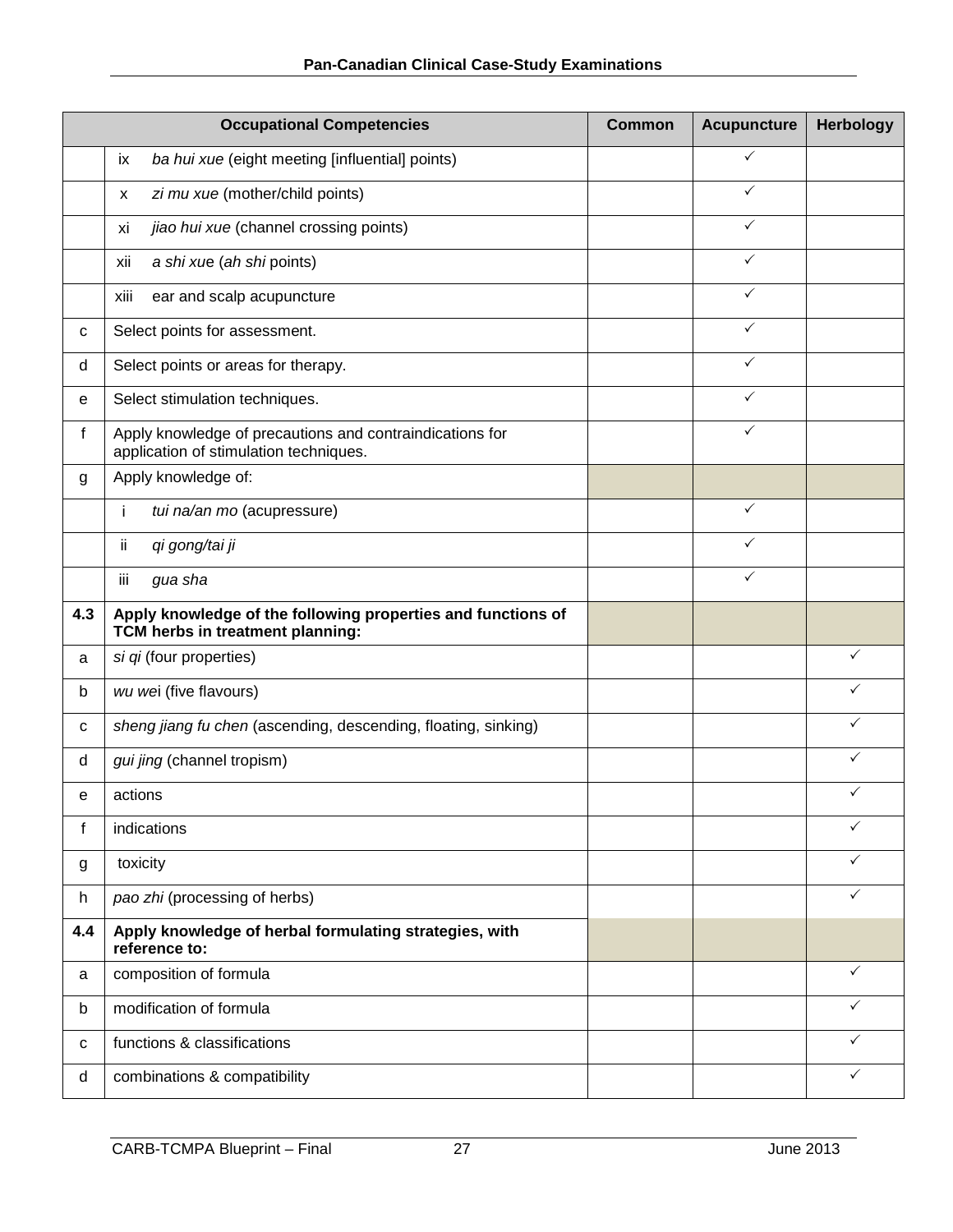|     | <b>Occupational Competencies</b>                                                                                    |              | <b>Acupuncture</b> | <b>Herbology</b> |
|-----|---------------------------------------------------------------------------------------------------------------------|--------------|--------------------|------------------|
| е   | dosage form & methods of administration                                                                             |              |                    | ✓                |
| f   | dosage                                                                                                              |              |                    | ✓                |
| g   | potential adverse effects                                                                                           |              |                    | ✓                |
| h.  | contraindications & precautions                                                                                     |              |                    | ✓                |
| 4.5 | Apply knowledge of the following herb interactions in<br>treatment planning:                                        |              |                    |                  |
| a   | herb - drug interactions                                                                                            |              |                    | $\checkmark$     |
| b   | herb - herb interactions                                                                                            |              |                    | ✓                |
| c   | herb – food interactions                                                                                            |              |                    | ✓                |
| d   | herb - natural health product interactions                                                                          |              |                    | ✓                |
|     | 5. Fundamentals of Biomedicine                                                                                      |              |                    |                  |
| 5.1 | Apply basic biomedical concepts to TCM practice.                                                                    |              |                    |                  |
| a   | human anatomical structures                                                                                         | $\checkmark$ |                    |                  |
| b   | biochemical processes                                                                                               | ✓            |                    |                  |
| C   | control mechanisms                                                                                                  | $\checkmark$ |                    |                  |
| d   | infectious diseases and infection control                                                                           | ✓            |                    |                  |
| е   | dysfunctions and common diseases                                                                                    | ✓            |                    |                  |
| 5.2 | Relate biomedical diagnostic and treatment approaches to<br><b>TCM</b> practice.                                    |              |                    |                  |
| a   | diagnosis and treatment methods                                                                                     | $\checkmark$ |                    |                  |
| b   | pharmacology                                                                                                        | ✓            |                    |                  |
| 5.3 | Integrate TCM and biomedical concepts.                                                                              |              |                    |                  |
| a   | Relate biomedical information concerning patient's condition and<br>treatment to TCM state of health.               | $\checkmark$ |                    |                  |
| b   | Communicate TCM diagnostic and treatment information for use by<br>other health-care workers, and to third parties. | ✓            |                    |                  |
|     | <b>6. Diagnostics and Treatment</b>                                                                                 |              |                    |                  |
| 6.1 | Establish priorities for assessment and treatment planning.                                                         |              |                    |                  |
| a   | Identify chief complaint.                                                                                           | $\checkmark$ |                    |                  |
| b   | Initiate assessment based upon chief complaint.                                                                     | $\checkmark$ |                    |                  |
| с   | Recognize conditions that require urgent medical treatment and<br>direct patient appropriately.                     | ✓            |                    |                  |
| d   | Modify assessment strategy based upon emerging information.                                                         | ✓            |                    |                  |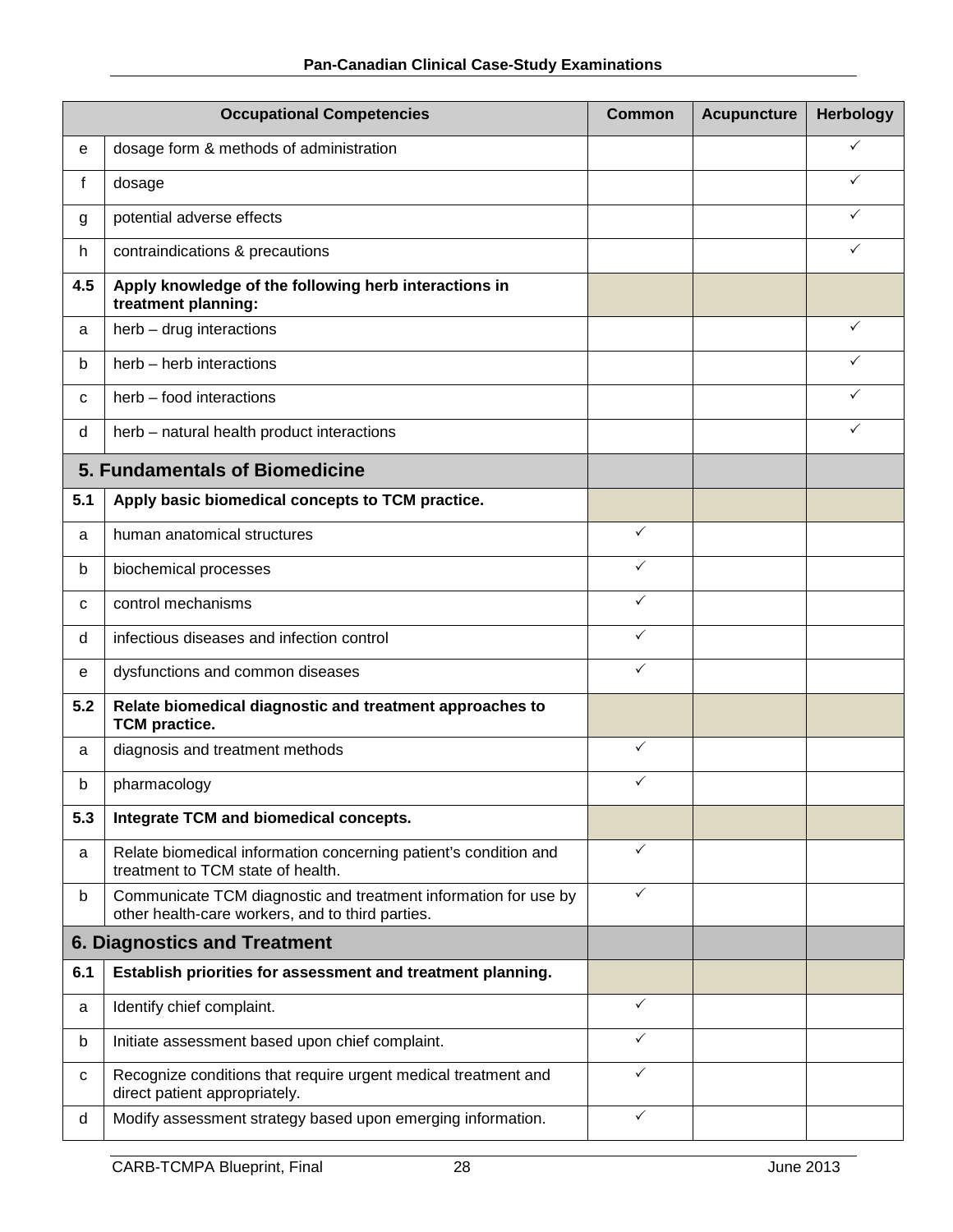|     | <b>Occupational Competencies</b>                                                                              |              | <b>Acupuncture</b> | <b>Herbology</b> |
|-----|---------------------------------------------------------------------------------------------------------------|--------------|--------------------|------------------|
| е   | Initiate collaboration, consultation or referral as appropriate.                                              | ✓            |                    |                  |
| 6.2 | Assess patient.                                                                                               |              |                    |                  |
| a   | Collect information using wang zhen (TCM diagnostic inspection<br>method).                                    | $\checkmark$ |                    |                  |
| b   | Collect information using wen zhen (TCM diagnostic inquiry<br>method).                                        | $\checkmark$ |                    |                  |
| C   | ✓<br>Collect information using wen zhen (TCM diagnostic auscultation<br>and olfaction methods).               |              |                    |                  |
| d   | Collect information using qie zhen (TCM diagnostic palpation<br>method).                                      | $\checkmark$ |                    |                  |
| e   | Measure vital signs.                                                                                          |              |                    |                  |
| f   | Conduct relevant non-invasive physical examination.                                                           | $\checkmark$ |                    |                  |
| 6.3 | Analyze assessment information.                                                                               |              |                    |                  |
| a   | Organize and interpret the collected information using the following<br>TCM syndrome differentiation methods: | $\checkmark$ |                    |                  |
|     | ba gang bian zheng (eight principles differentiation)<br>Ť                                                    | $\checkmark$ |                    |                  |
|     | zang-fu bian zheng (organ theory differentiation)<br>ij.                                                      | $\checkmark$ |                    |                  |
|     | iii<br>wu xing bian zheng (five elements differentiation)                                                     | $\checkmark$ |                    |                  |
|     | san jiao bian zheng (triple warmer differentiation)<br>iv                                                     | $\checkmark$ |                    |                  |
|     | wei qi ying xue bian zheng (four levels differentiation)<br>v                                                 | $\checkmark$ |                    |                  |
|     | liu jing bian zheng (six stages differentiation)<br>vi                                                        | ✓            |                    |                  |
|     | qi xue jin ye bian zheng (qi, blood, body fluid differentiation)<br>vii                                       | $\checkmark$ |                    |                  |
|     | bing yin bian zheng (pathogenic factors differentiation)<br>viii                                              | $\checkmark$ |                    |                  |
|     | jing luo bian zheng (meridian differentiation)<br>ix                                                          | $\checkmark$ |                    |                  |
| b   | Incorporate information obtained from biomedical diagnostic data<br>and medical and health history.           | $\checkmark$ |                    |                  |
| С   | Make TCM diagnosis.                                                                                           | $\checkmark$ |                    |                  |
| 6.4 | Establish treatment plan based on diagnosis.                                                                  |              |                    |                  |
| a   | Determine treatment goals and strategies.                                                                     | $\checkmark$ |                    |                  |
| b   | Take into account precautions and contraindications.                                                          | $\checkmark$ |                    |                  |
| с   | Adapt treatment according to patient characteristics and needs.                                               | $\checkmark$ |                    |                  |
| d   | Select appropriate points, point combinations and/or treatment<br>areas.                                      |              | ✓                  |                  |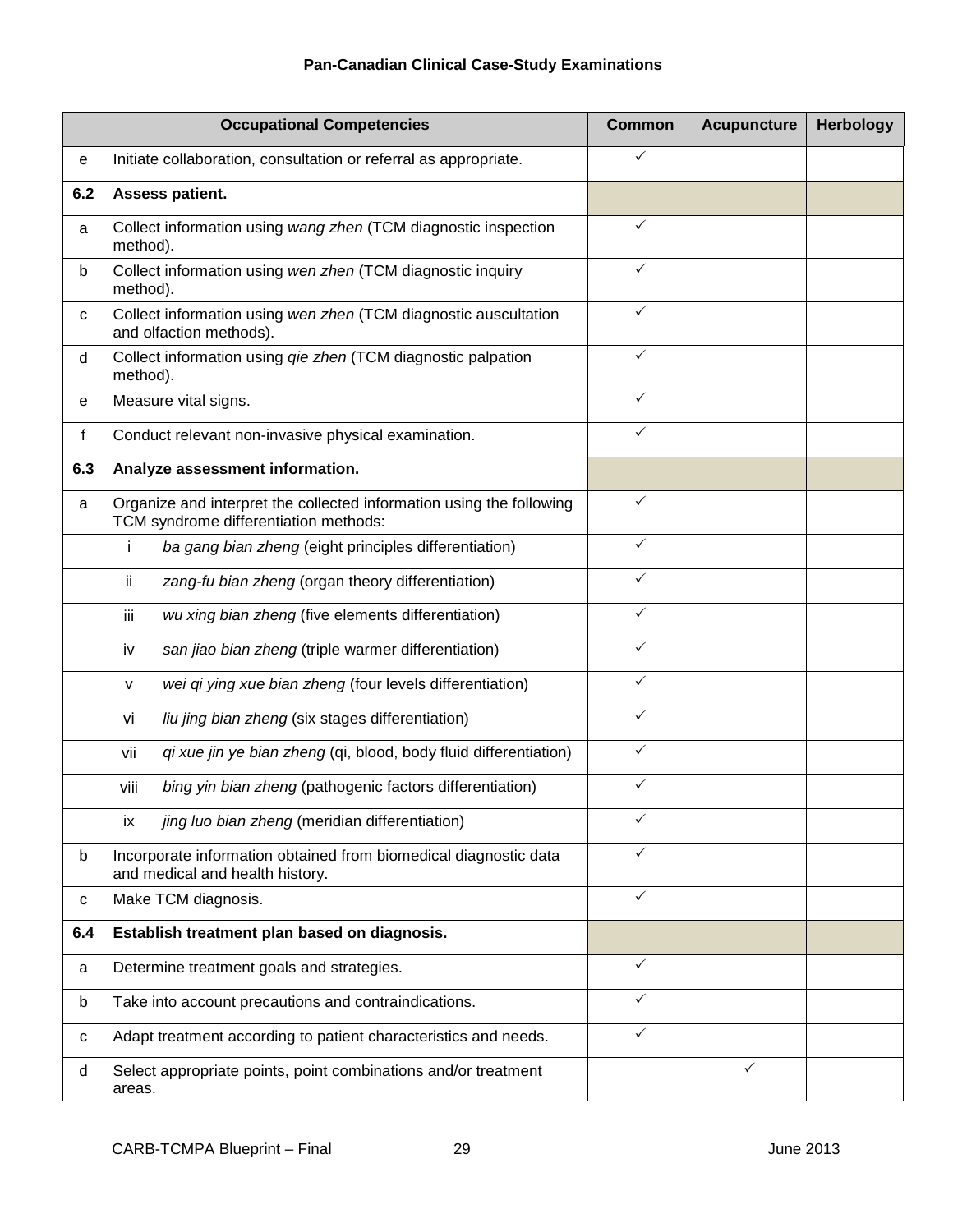|     | <b>Occupational Competencies</b>                                                  |              | <b>Acupuncture</b> | <b>Herbology</b> |
|-----|-----------------------------------------------------------------------------------|--------------|--------------------|------------------|
| е   | Select appropriate course of acupuncture treatment and<br>therapeutic modalities. |              | ✓                  |                  |
| f   | Devise applicable TCM herbal formula.                                             |              |                    | ✓                |
| g   | Devise appropriate course of herbal treatment.                                    |              |                    | ✓                |
| 6.5 | Provide acupuncture treatment.                                                    |              |                    |                  |
| a   | Adapt clinical setting to enhance comfort and safety.                             |              | $\checkmark$       |                  |
| b   | Position patient for treatment.                                                   |              | $\checkmark$       |                  |
| с   | Locate selected points on patient.                                                |              | $\checkmark$       |                  |
| d   | Apply treatment techniques.                                                       |              | $\checkmark$       |                  |
| е   | Monitor and respond to patient condition during treatment.                        |              | ✓                  |                  |
| 6.6 | Implement herbal treatment plan.                                                  |              |                    |                  |
| a   | Instruct patient on accessing TCM herbal formula.                                 |              |                    | ✓                |
| b   | Instruct patient on administration of TCM herbal formula.                         |              |                    | ✓                |
| 6.7 | Monitor effectiveness of treatment plan and modify where<br>necessary.            |              |                    |                  |
| a   | Evaluate effectiveness of treatment plan on an ongoing basis.                     | $\checkmark$ |                    |                  |
| b   | Modify treatment plan to enhance effectiveness.                                   | ✓            |                    |                  |
| 6.8 | <b>Educate and counsel patient.</b>                                               |              |                    |                  |
| a   | Explain etiology and pathogenesis of condition.                                   | $\checkmark$ |                    |                  |
| b   | Explain TCM concepts as they apply to patient condition.                          | ✓            |                    |                  |
| с   | Inform patient of possible side effects and reaction to treatment.                | ✓            |                    |                  |
| d   | Advise patient on yu fang and yang sheng (prevention and health<br>preservation). | ✓            |                    |                  |
| е   | Counsel patient on compliance with treatment recommendations.                     | $\checkmark$ |                    |                  |
|     | 7. Acupuncture Techniques                                                         |              |                    |                  |
| 7.1 | Perform needling.                                                                 |              |                    |                  |
| a   | Perform filiform needling.                                                        |              | $\checkmark$       |                  |
| b   | Perform dermal (plum blossom, seven star) needling.                               |              | $\checkmark$       |                  |
| С   | Perform intradermal tack needling.                                                |              | $\checkmark$       |                  |
| d   | Perform three edge needling.                                                      |              | $\checkmark$       |                  |
| 7.2 | Perform moxibustion.                                                              |              |                    |                  |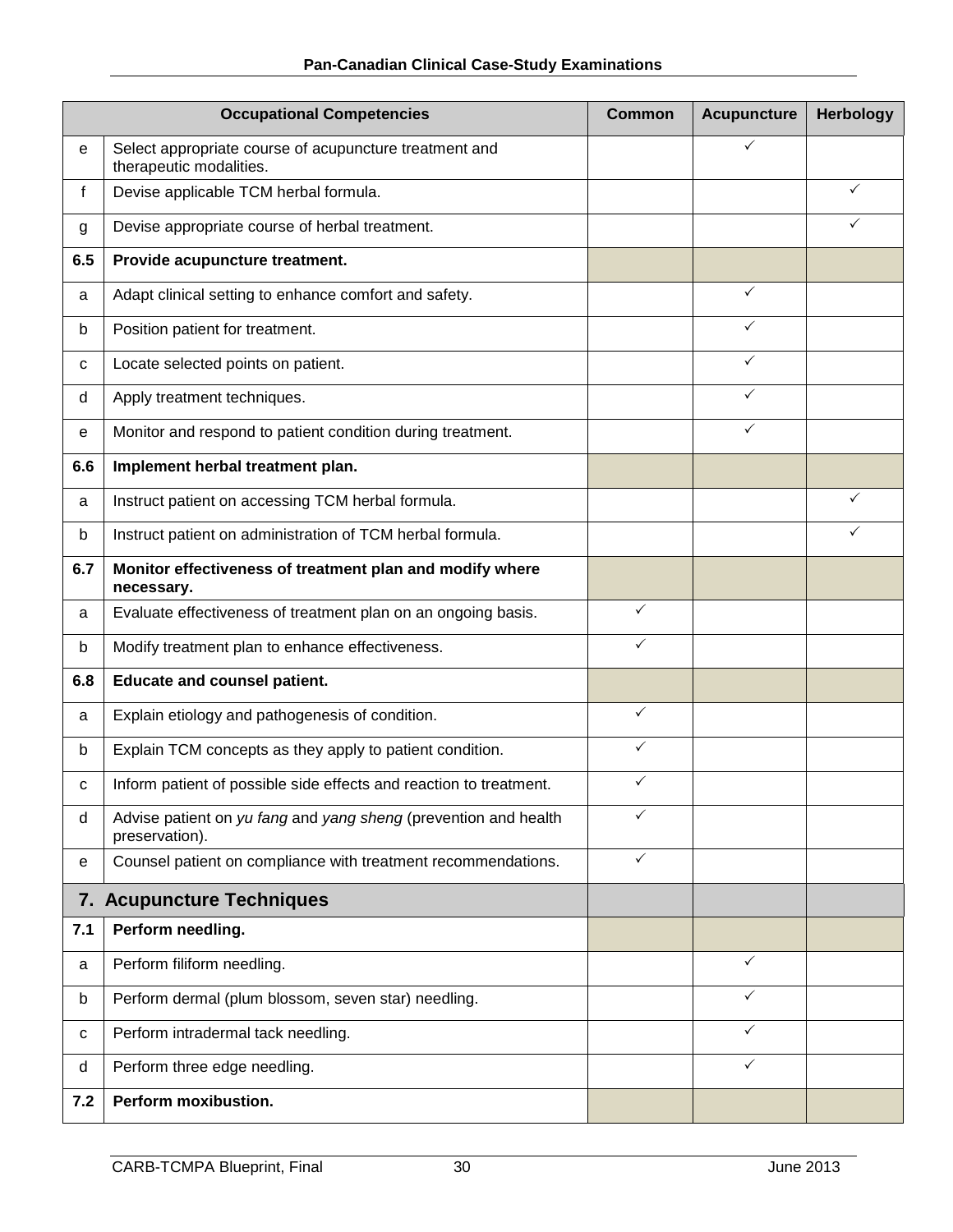|     | <b>Occupational Competencies</b>                                           |  | <b>Acupuncture</b> | Herbology    |
|-----|----------------------------------------------------------------------------|--|--------------------|--------------|
| a   | Perform direct moxibustion.                                                |  | ✓                  |              |
| b   | Perform indirect moxibustion.                                              |  | ✓                  |              |
| c   | Perform needle warming moxibustion.                                        |  | $\checkmark$       |              |
| 7.3 | Perform treatment utilizing supplementary devices.                         |  |                    |              |
| a   | Perform stimulation using heat lamps.                                      |  | $\checkmark$       |              |
| b   | Perform stimulation using electro-acupuncture devices.                     |  | $\checkmark$       |              |
| 7.4 | Perform cupping.                                                           |  | ✓                  |              |
| 7.5 | Perform tui na.                                                            |  | $\checkmark$       |              |
|     | 8. Herbal Dispensary Management                                            |  |                    |              |
| 8.1 | Maintain herbal inventory.                                                 |  |                    |              |
| a   | Identify appropriate supply for herbs.                                     |  |                    | $\checkmark$ |
| b   | Assess quality of herbs with reference to:                                 |  |                    |              |
|     | packaging<br>j.                                                            |  |                    | ✓            |
|     | ij<br>labelling                                                            |  |                    |              |
|     | iii<br>physical properties                                                 |  |                    | ✓            |
|     | available quality assurance information<br>iv                              |  |                    | ✓            |
| с   | Store herbs in appropriate conditions, including:                          |  |                    |              |
|     | İ<br>environment                                                           |  |                    | $\checkmark$ |
|     | ij<br>security                                                             |  |                    |              |
|     | Ϊİ<br>monitoring                                                           |  |                    |              |
| d   | Maintain records with respect to inventory.                                |  |                    | ✓            |
| 8.2 | Prepare and dispense herbal formulas.                                      |  |                    |              |
| a   | Verify formula information is clear, complete and accurate.                |  |                    | $\checkmark$ |
| b   | Verify availability of components and confirm substitution if<br>required. |  |                    | ✓            |
| C   | Confirm identity of components.                                            |  |                    | ✓            |
| d   | Compound formula.                                                          |  |                    | $\checkmark$ |
| е   | Apply packaging.                                                           |  |                    | ✓            |
| f   | Apply labelling.                                                           |  |                    | ✓            |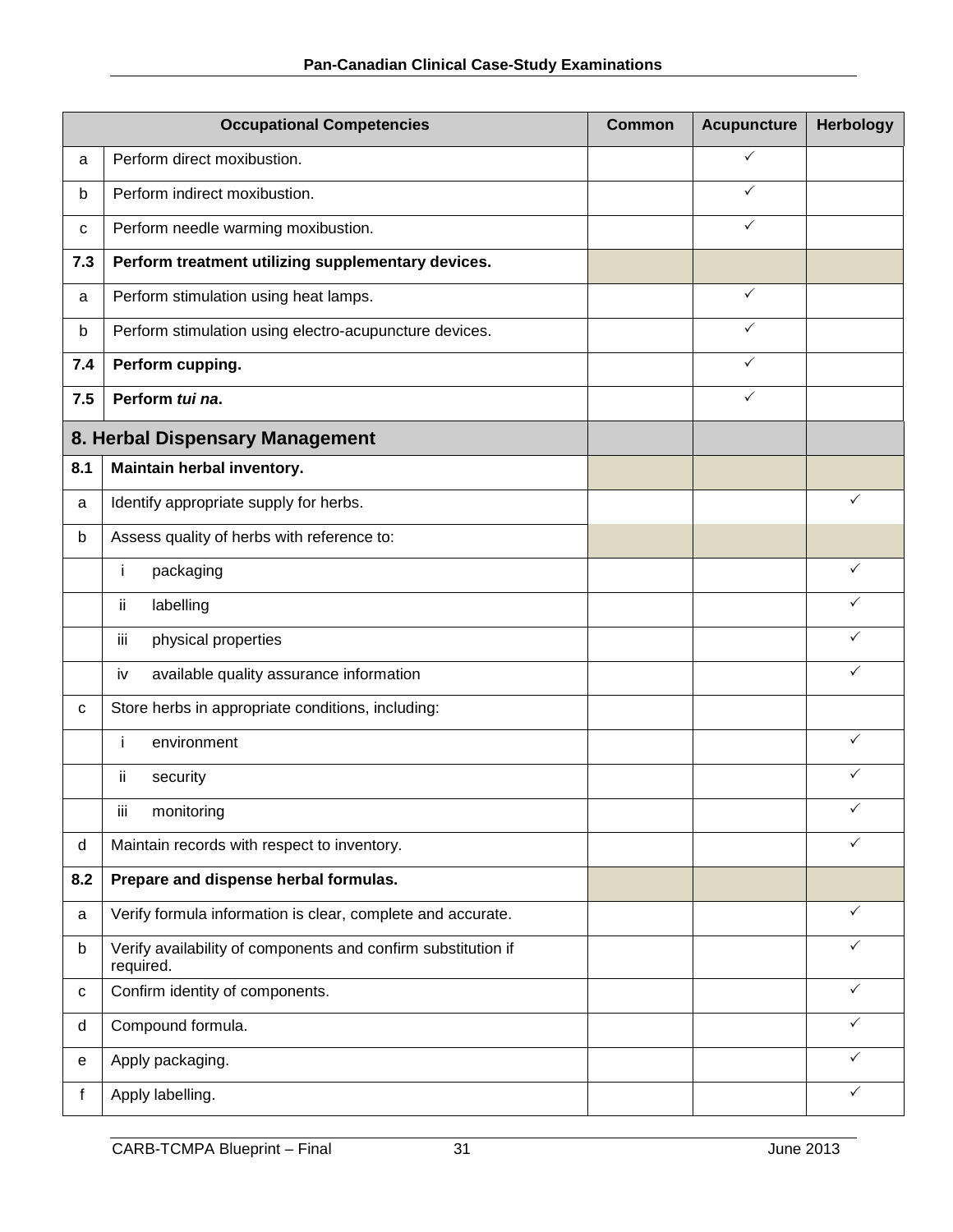|                                  | <b>Occupational Competencies</b>                                                                                                                          | <b>Common</b> | <b>Acupuncture</b> | <b>Herbology</b> |
|----------------------------------|-----------------------------------------------------------------------------------------------------------------------------------------------------------|---------------|--------------------|------------------|
| g                                | Provide instructions for storage and use.                                                                                                                 |               |                    |                  |
| h.                               | Maintain dispensing records.                                                                                                                              |               |                    | ✓                |
|                                  | 9. Safety                                                                                                                                                 |               |                    |                  |
| 9.1                              | Evaluate patient risk profile.                                                                                                                            |               |                    |                  |
| a                                | Determine risk profile relative to acupuncture treatment.                                                                                                 |               | $\checkmark$       |                  |
| b                                | Determine level of risk relative to TCM herbal treatment.                                                                                                 |               |                    | ✓                |
| 9.2                              | Provide a safe working environment.                                                                                                                       |               |                    |                  |
| a                                | Maintain current knowledge of communicable diseases and<br>infection control techniques.                                                                  | $\checkmark$  |                    |                  |
| b                                | Apply universal precautions for infection control.                                                                                                        | $\checkmark$  |                    |                  |
| c                                | Ensure effective supervision of staff and/or students.                                                                                                    | ✓             |                    |                  |
| d                                | Inspect facilities on a regular basis for electrical hazards, fire risk<br>and physical hazards that may cause accidents, and take action to<br>minimize. | $\checkmark$  |                    |                  |
| е                                | Establish procedures and route for emergency evacuation of<br>facilities.                                                                                 | ✓             |                    |                  |
| f                                | Establish procedures to maximize protection of self, staff and<br>patients in the event of abusive or violent behaviour.                                  | $\checkmark$  |                    |                  |
| 9.3<br>Manage risks to patients. |                                                                                                                                                           |               |                    |                  |
| a                                | Include safety precautions in herbal treatment plan.                                                                                                      |               |                    | ✓                |
| b                                | Manage adverse reactions and accidents resulting from treatment.                                                                                          | $\checkmark$  |                    |                  |
| c                                | Respond appropriately to medical emergencies.                                                                                                             | $\checkmark$  |                    |                  |
| d                                | Manage blood-to-blood contact and provide direction for post<br>exposure follow-up.                                                                       |               | ✓                  |                  |
| е                                | Clean spills of blood and other body fluids.                                                                                                              |               | $\checkmark$       |                  |
| f                                | Control and extinguish small fires.                                                                                                                       |               | $\checkmark$       |                  |
| 9.4                              | Ensure that equipment is safe and functional.                                                                                                             |               |                    |                  |
| a                                | Select equipment that enhances patient safety.                                                                                                            | $\checkmark$  |                    |                  |
| b                                | Maintain equipment in good working order.                                                                                                                 | $\checkmark$  |                    |                  |
| с                                | Clean and equipment regularly, and disinfect as appropriate.                                                                                              | ✓             |                    |                  |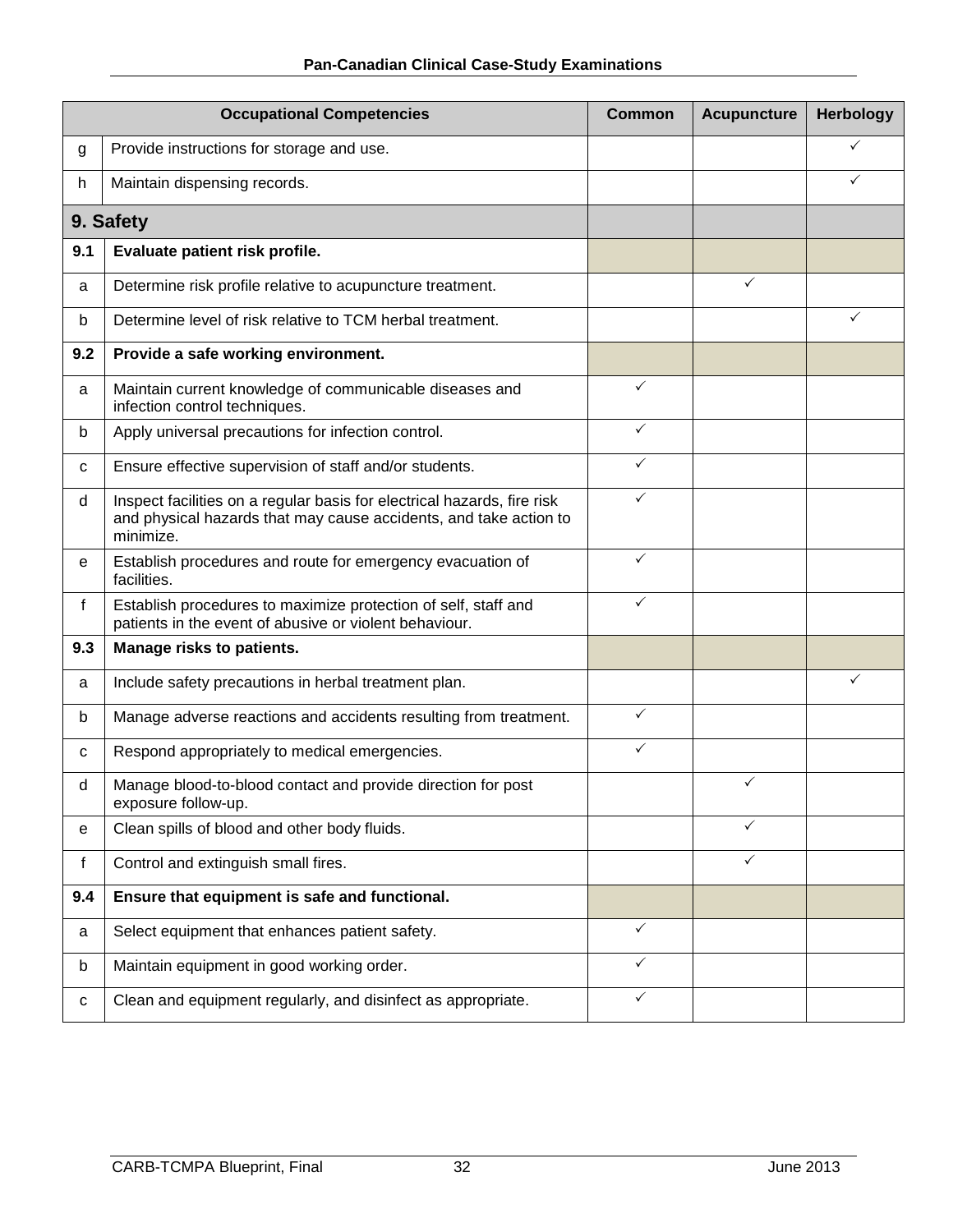# <span id="page-36-0"></span>**APPENDIX C: List of TCM Illnesses**

|                | <b>Internal Medicine</b> (Nei Ke)       |
|----------------|-----------------------------------------|
| $\mathbf{1}$   | abdominal mass (ji ju)                  |
| $\overline{2}$ | abdominal pain (fu tong)                |
| 3              | atrophy-flaccidity (wei zheng)          |
| $\overline{4}$ | bleeding disorders (xue zheng)          |
| 5              | chest impediment (xiong bi)             |
| 6              | common cold (gan mao)                   |
| $\tau$         | constipation (bian bi)                  |
| 8              | consumptive disease (xu lao)            |
| 9              | consumptive thirst (xiao ke)            |
| 10             | convulsive syndromes (jing zheng)       |
| 11             | cough (ke shou)                         |
| 12             | depression (yu zheng)                   |
| 13             | diarrhea (xie xie)                      |
| 14             | drum distension (gu zhang)              |
| 15             | dysentery (li ji)                       |
| 16             | dysphagia occlusion syndrome (ye ge)    |
| 17             | dyspnea (chuan zheng)                   |
| 18             | edema (shui zhong)                      |
| 19             | epigastric pain (wei tong)              |
| 20             | epilepsy (xian zheng)                   |
| 21             | fainting (jue zheng)                    |
| 22             | goitre (ying bing)                      |
| 23             | headache (tou tong)                     |
| 24             | hiccoughing and belching (e ni)         |
| 25             | hypochondrial pain (xie tong)           |
| 26             | impediment syndrome (bi zheng)          |
| 27             | impotence (yang wei)                    |
| 28             | insomnia (bu mei)                       |
| 29             | internal damage fever (nei shang fa re) |
| 30             | ischuria (long bi)                      |
| 31             | jaundice (huang dan)                    |
| 32             | lumbago (yao tong)                      |
| 33             | lung distention (fei zhang)             |
| 34             | malaria (nue ji)                        |
| 35             | mania (dian kuang)                      |
| 36             | palpitation (xin ji)                    |
| 37             | pulmonary abscess (fei yong)            |
| 38             | pulmonary tuberculosis (fei lao)        |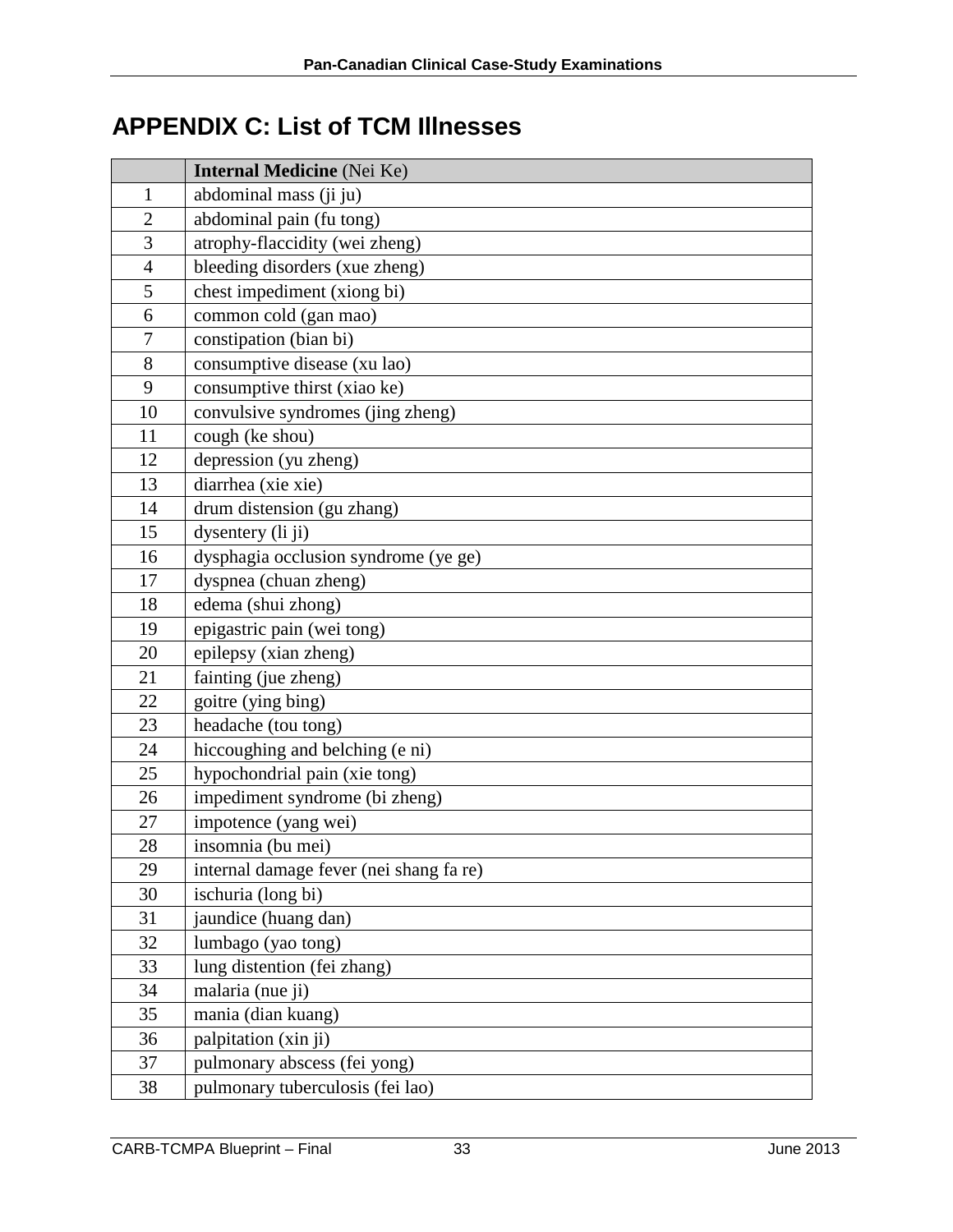| 39 | seminal emission (yi jing)                                              |
|----|-------------------------------------------------------------------------|
| 40 | spontaneous sweats, night sweats (zi han, dao han)                      |
| 41 | stranguria (lin zheng)                                                  |
| 42 | tinnitus and deafness (er ming er long)                                 |
| 43 | vertigo (xuan yun)                                                      |
| 44 | vomiting (ou tu)                                                        |
| 45 | watery phlegm/sputum (tan yin)                                          |
| 46 | wheezing syndrome (xiao zheng)                                          |
| 47 | wind stroke (zhong feng)                                                |
|    | <b>External Medicine (Wai Ke)</b>                                       |
| 48 | acne (fen ci)                                                           |
| 49 | acute mastitis (ru yong)                                                |
| 50 | alopecia areata (you feng)                                              |
| 51 | anal fissure (gang lie)                                                 |
| 52 | bedsore (ru chuang)                                                     |
| 53 | boil (ding chuang)                                                      |
| 54 | breast cancer (ru yan)                                                  |
| 55 | breast lump (ru pi)                                                     |
| 56 | carbuncle (yong)                                                        |
| 57 | contact dermatitis (jie chu xing pi yan)                                |
| 58 | digital gangrene (tuo ju)                                               |
| 59 | drug rash (yao wu xing pi yan)                                          |
| 60 | eczema (shi chuang)                                                     |
| 61 | erysipelas (dan du)                                                     |
| 62 | furuncle (jie)                                                          |
| 63 | goitre (ying)                                                           |
| 64 | hemorrhoid (zhi)                                                        |
| 65 | herpes zoster (she chuan chuang)                                        |
| 66 | phlegmon (fa)                                                           |
| 67 | prostatic hyperplasia (qian lie xian zeng sheng zheng)                  |
| 68 | prostatitis (qian lie xian yan)                                         |
| 69 | scrofula (luo li)                                                       |
| 70 | sebaceous cyst (zhi liu)                                                |
| 71 | shank ulcer (lian chuang)                                               |
| 72 | tinea (xian)                                                            |
| 73 | urticaria (yin zhen)                                                    |
| 74 | varicose veins (jin liu)                                                |
| 75 | warts (you)                                                             |
|    | <b>Obstetrics and Gynecology (Fu Ke)</b>                                |
| 76 | abdominal masses (zheng jia)                                            |
| 77 | amenorrhea (bi jing)                                                    |
| 78 | bleeding during pregnancy, unstable pregnancy (tai lou, tai dong bu an) |
| 79 | dysmenorrhea (tong jing)                                                |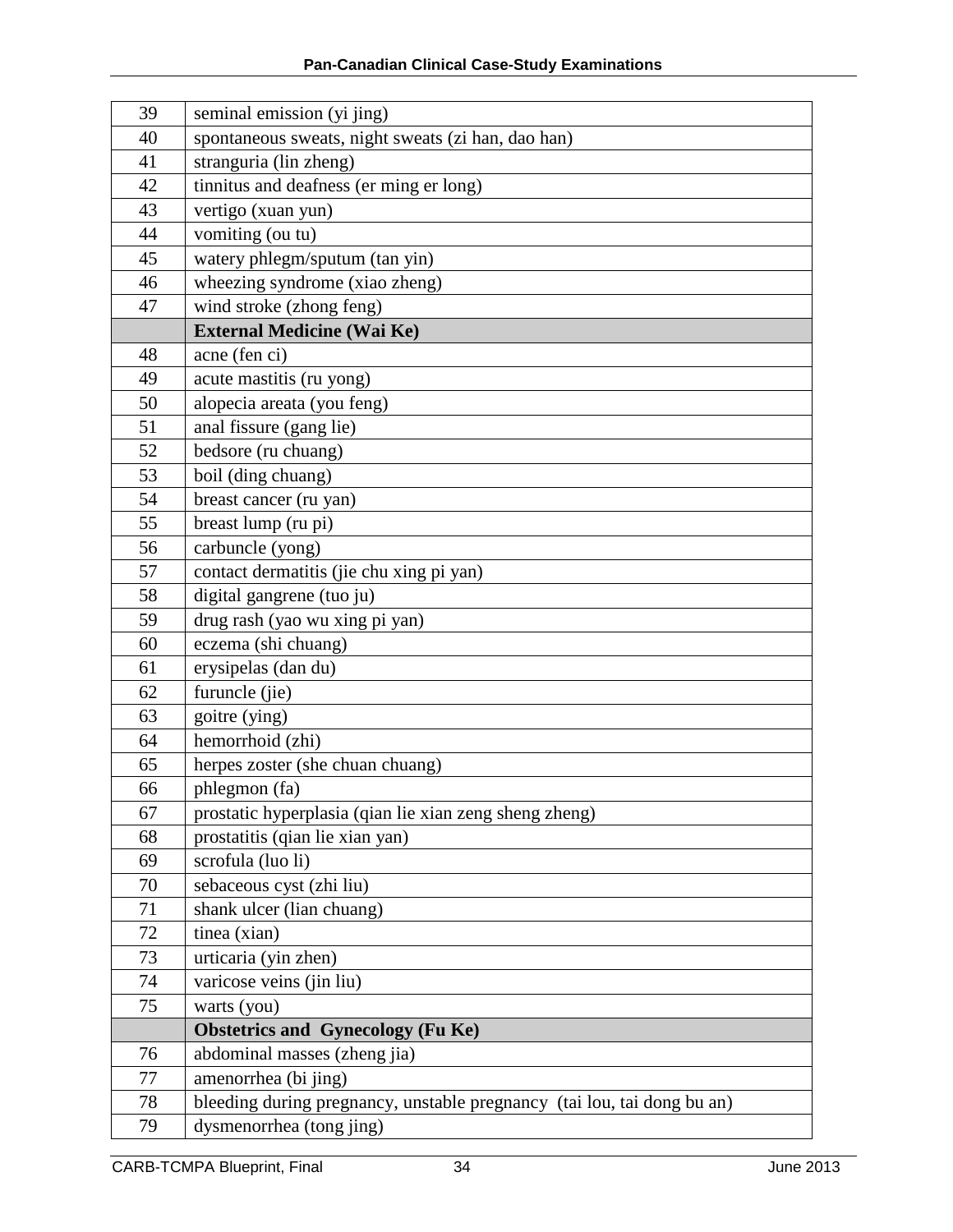| 80  | infertility (bu yun)                                       |
|-----|------------------------------------------------------------|
| 81  | insufficient breastmilk (que ru)                           |
| 82  | intermenstrual bleeding (jing jian qi chu xue)             |
| 83  | irregular menstruation (yue jing bu tiao)                  |
| 84  | leukorrhagia (dai xia)                                     |
| 85  | lochiorrhea (chan hou e lu bu jue)                         |
| 86  | menstrual breast aching (jing xing ru fang zhang tong)     |
| 87  | menstrual edema (jing xing fu zhong)                       |
| 88  | menstrual headache (jing xing tou tong)                    |
| 89  | menstrual hematemesis and epistaxis (jing xing tu niu)     |
| 90  | menstrual mental disorder (jing xing qing zhi yi chang)    |
| 91  | menstrual oral ulcer (jing xing kou mei)                   |
| 92  | metrorrhagia and metrostaxis (beng lou)                    |
| 93  | miscarriage (zhui tai, xiao chan, hua tai)                 |
| 94  | morning sickness (ren chen e zu)                           |
| 95  | perimenopausal syndrome (jue jing qian hou zhu zheng)      |
| 96  | postpartum abdominal pain (chan hou fu tong)               |
| 97  | postpartum convulsion (chan hou jing zheng)                |
| 98  | postpartum dizziness (chan hou xue yun)                    |
| 99  | postpartum fever (chan hou fa re)                          |
| 100 | postpartum retention of urine (chan hou pai niao yi chang) |
| 101 | uterine prolapse (yin ting)                                |
|     | <b>Pediatrics (Er Ke)</b>                                  |
| 102 | anorexia (yan shi)                                         |
| 103 | asthma (xiao chuan)                                        |
| 104 | chang dao chong zheng (intestinal parasitic worms)         |
| 105 | chickenpox (shui dou)                                      |
| 106 | common cold (gan mao)                                      |
| 107 | convulsions (jing feng)                                    |
| 108 | cough (ke shou)                                            |
| 109 |                                                            |
|     | diarrhea (xie xie)                                         |
| 110 | enuresis (yi niao)                                         |
| 111 | epilepsy (xian zheng)                                      |
| 112 | erysipelas (chi you dan)                                   |
| 113 | fetal jaundice (tai huang)                                 |
| 114 | food retention (ji zhi)                                    |
| 115 | malnutrition (gan zheng)                                   |
| 116 | measles (ma zhen)                                          |
| 117 | mumps (zha sai)                                            |
| 118 | pneumonia (fei yan ke sou)                                 |